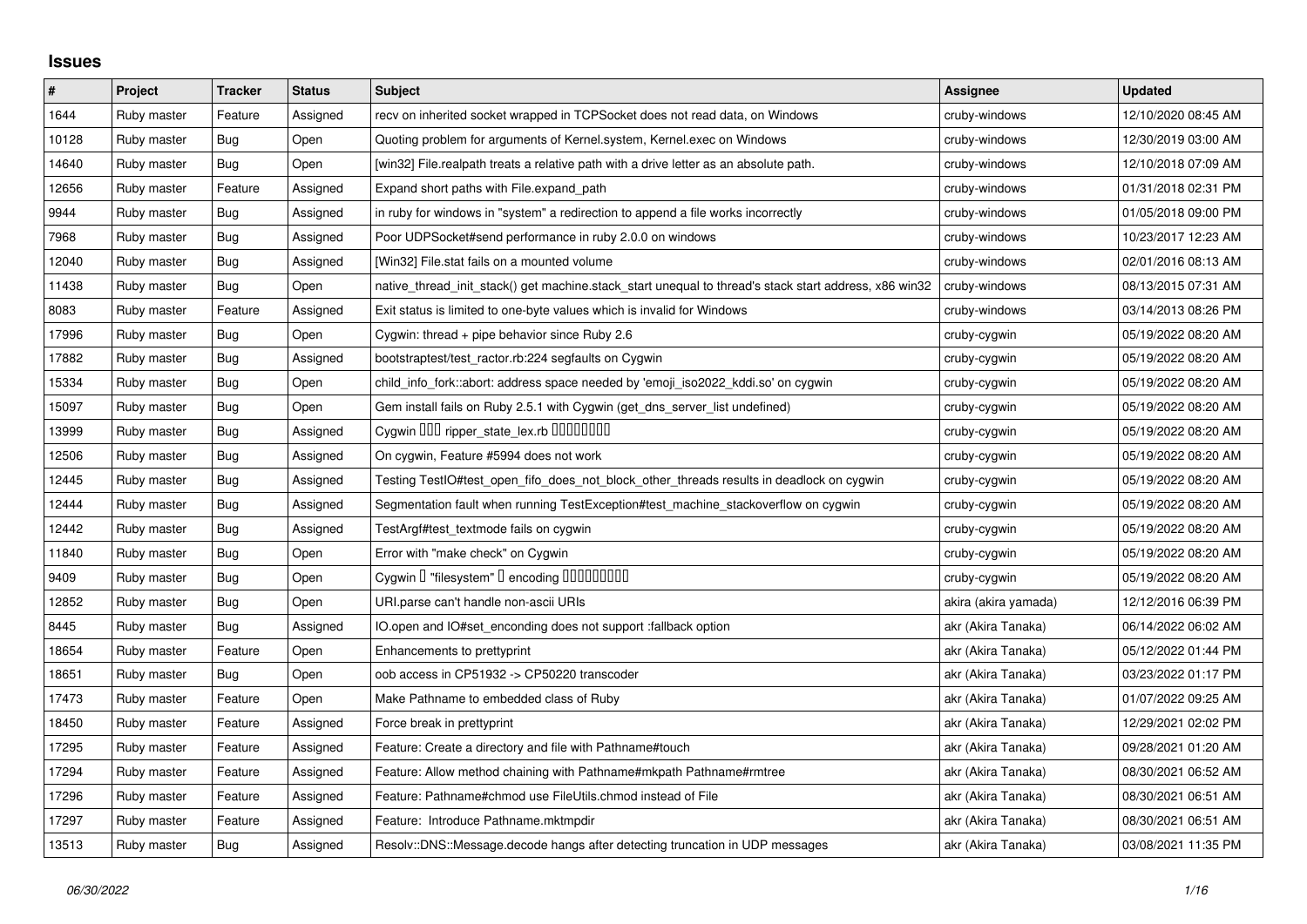| $\pmb{\#}$ | Project     | <b>Tracker</b> | <b>Status</b> | <b>Subject</b>                                                                                              | <b>Assignee</b>                     | <b>Updated</b>      |
|------------|-------------|----------------|---------------|-------------------------------------------------------------------------------------------------------------|-------------------------------------|---------------------|
| 17569      | Ruby master | Misc           | Open          | uri lib maintainership                                                                                      | akr (Akira Tanaka)                  | 01/23/2021 10:42 AM |
| 16937      | Ruby master | Feature        | Assigned      | Add DNS over HTTP to Resolv                                                                                 | akr (Akira Tanaka)                  | 12/10/2020 09:15 AM |
| 14922      | Ruby master | Feature        | Assigned      | Resolv getaddresses ignores AAAA records for IPv6                                                           | akr (Akira Tanaka)                  | 11/13/2020 04:01 AM |
| 11322      | Ruby master | Feature        | Assigned      | OpenUri: RuntimeError: HTTP redirection loop                                                                | akr (Akira Tanaka)                  | 11/13/2020 03:52 AM |
| 17173      | Ruby master | Feature        | Open          | open-uri I ciphers IIIIIII                                                                                  | akr (Akira Tanaka)                  | 09/25/2020 09:17 AM |
| 10637      | Ruby master | Feature        | Assigned      | Puppet orchestration on vagrant fails with Error: Non-HTTP proxy URI                                        | akr (Akira Tanaka)                  | 09/23/2020 10:23 PM |
| 17154      | Ruby master | Misc           | Open          | Update Pathname Documentation to Clarify Expected Behavior                                                  | akr (Akira Tanaka)                  | 09/05/2020 01:18 PM |
| 16985      | Ruby master | Feature        | Open          | Improve `pp` for `Hash` and `String`                                                                        | akr (Akira Tanaka)                  | 06/26/2020 09:51 AM |
| 10580      | Ruby master | Bug            | Open          | TestProcess#test_deadlock_by_signal_at_forking fails on ARM                                                 | akr (Akira Tanaka)                  | 12/30/2019 03:00 AM |
| 10129      | Ruby master | Feature        | Assigned      | More descriptive error message for failed net/http requests                                                 | akr (Akira Tanaka)                  | 01/05/2018 09:01 PM |
| 7412       | Ruby master | Feature        | Assigned      | Pathname#relative_path_from does not support mixed directory separators on windows                          | akr (Akira Tanaka)                  | 01/05/2018 09:00 PM |
| 7362       | Ruby master | Feature        | Assigned      | Adding Pathname#start_with?                                                                                 | akr (Akira Tanaka)                  | 12/25/2017 06:15 PM |
| 3608       | Ruby master | Feature        | Assigned      | Enhancing Pathname#each_child to be lazy                                                                    | akr (Akira Tanaka)                  | 12/25/2017 06:14 PM |
| 14066      | Ruby master | Feature        | Assigned      | Add CAA DNS RR on Resolv                                                                                    | akr (Akira Tanaka)                  | 11/10/2017 06:50 AM |
| 13385      | Ruby master | Feature        | Open          | [PATCH] Make Resolv::DNS::Name validation similar to host and dig commands                                  | akr (Akira Tanaka)                  | 06/16/2017 08:04 AM |
| 13047      | Ruby master | Feature        | Assigned      | Use String literal instead of `String#+` for multiline pretty-printing of multiline strings                 | akr (Akira Tanaka)                  | 02/22/2017 07:09 AM |
| 12497      | Ruby master | Feature        | Assigned      | GMP version of divmod may be slower                                                                         | akr (Akira Tanaka)                  | 08/10/2016 03:11 AM |
| 11312      | Ruby master | Feature        | Open          | Add Resolv::DNS::Resource::IN::SPF                                                                          | akr (Akira Tanaka)                  | 07/01/2015 03:26 AM |
| 10459      | Ruby master | Feature        | Assigned      | [PATCH] rfc3339 method for Time                                                                             | akr (Akira Tanaka)                  | 05/21/2015 08:14 AM |
| 18459      | Ruby master | Feature        | Assigned      | IRB autocomplete dropdown colour options                                                                    | aycabta (aycabta.)                  | 01/05/2022 02:15 AM |
| 15371      | Ruby master | Feature        | Assigned      | <b>IRB with ARGV</b>                                                                                        | aycabta (aycabta.)                  | 02/14/2020 11:35 AM |
| 13604      | Ruby master | Feature        | Assigned      | Exposing alternative interface of readline                                                                  | aycabta (aycabta .)                 | 01/20/2020 05:34 AM |
| 14917      | Ruby master | Misc           | Assigned      | Add RDoc documents to tar ball                                                                              | aycabta (aycabta.)                  | 07/21/2018 09:29 AM |
| 9507       | Ruby master | Bug            | Open          | Ruby 2.1.0 is broken on ARMv5: tried to create Proc object without a block                                  | charliesome (Charlie<br>Somerville) | 01/05/2018 09:00 PM |
| 18639      | Ruby master | Feature        | Open          | Update Unicode data to Unicode Version 15.0.0                                                               | duerst (Martin Dürst)               | 03/22/2022 07:38 PM |
| 18601      | Ruby master | <b>Bug</b>     | Open          | Invalid byte sequences in Big5 encodings                                                                    | duerst (Martin Dürst)               | 02/23/2022 07:59 AM |
| 13671      | Ruby master | <b>Bug</b>     | Assigned      | Regexp with lookbehind and case-insensitivity raises RegexpError only on strings with certain<br>characters | duerst (Martin Dürst)               | 11/30/2021 04:42 AM |
| 18337      | Ruby master | Bug            | Assigned      | Ruby allows zero-width characters in identifiers                                                            | duerst (Martin Dürst)               | 11/24/2021 09:13 AM |
| 16842      | Ruby master | <b>Bug</b>     | Assigned      | 'inspect' prints the UTF-8 character U+0085 (NEXT LINE) verbatim even though it is not printable            | duerst (Martin Dürst)               | 02/26/2021 05:43 AM |
| 17400      | Ruby master | Bug            | Open          | Incorrect character downcase for Greek Sigma                                                                | duerst (Martin Dürst)               | 12/17/2020 06:56 AM |
| 7742       | Ruby master | Bug            | Open          | System encoding (Windows-1258) is not recognized by Ruby to convert back to UTF-8                           | duerst (Martin Dürst)               | 12/25/2017 06:15 PM |
| 6351       | Ruby master | Bug            | Assigned      | transcode table generator does not support multi characters of Unicode                                      | duerst (Martin Dürst)               | 12/25/2017 06:15 PM |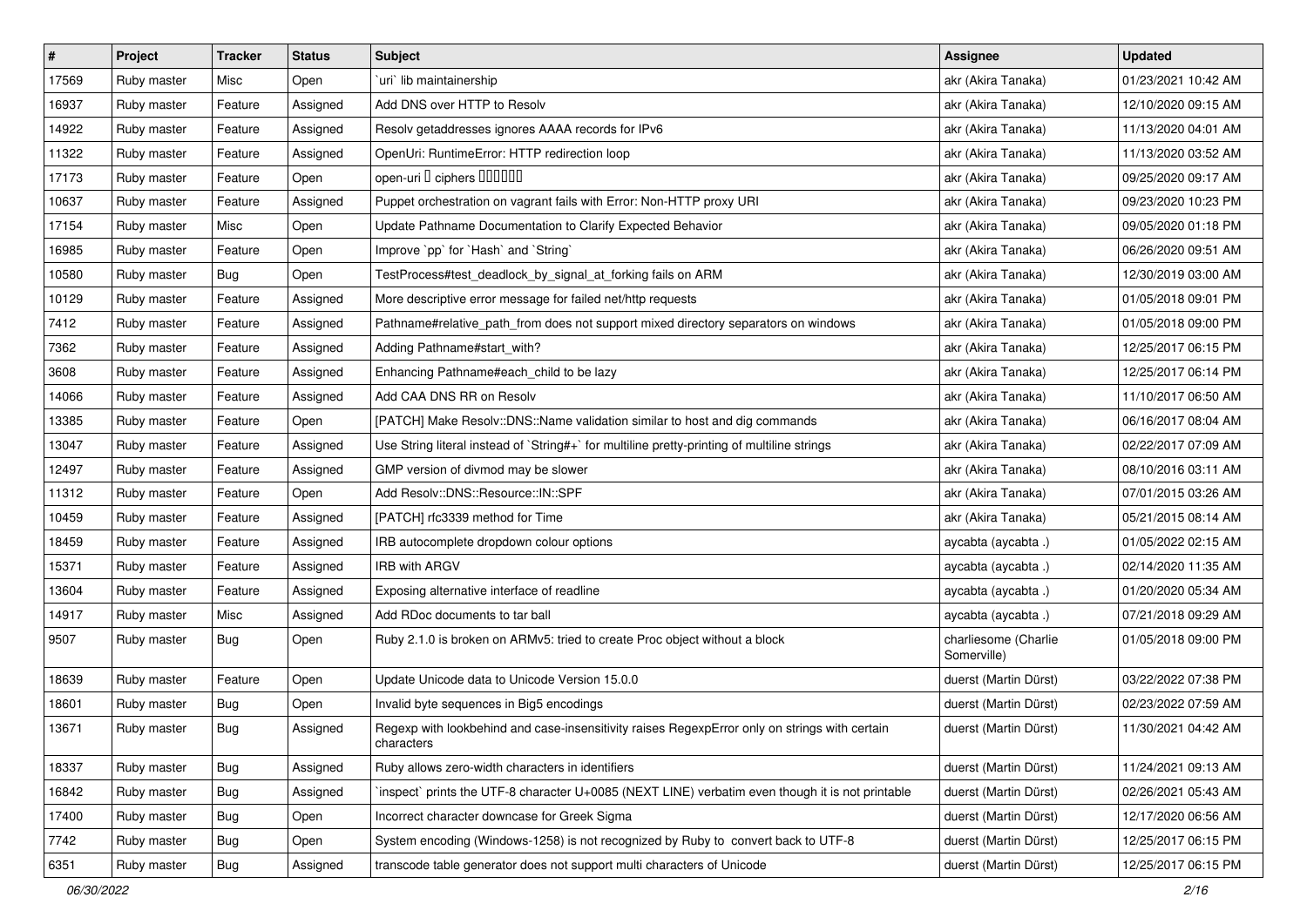| $\pmb{\#}$ | Project     | <b>Tracker</b> | <b>Status</b> | <b>Subject</b>                                                                                                                                                      | Assignee                          | <b>Updated</b>      |
|------------|-------------|----------------|---------------|---------------------------------------------------------------------------------------------------------------------------------------------------------------------|-----------------------------------|---------------------|
| 17525      | Ruby master | Feature        | Open          | Implement Happy Eyeballs Version 2 (RFC8305) in Socket.tcp                                                                                                          | Glass_saga (Masaki<br>Matsushita) | 06/16/2022 01:08 AM |
| 16476      | Ruby master | Feature        | Open          | Socket.getaddrinfo cannot be interrupted by Timeout.timeout                                                                                                         | Glass_saga (Masaki<br>Matsushita) | 06/16/2022 01:08 AM |
| 15628      | Ruby master | Feature        | Assigned      | init inetsock internal should fallback to IPv4 if IPv6 is unreachable                                                                                               | Glass_saga (Masaki<br>Matsushita) | 09/25/2020 05:42 AM |
| 7148       | Ruby master | Feature        | Assigned      | Improved Tempfile w/o DelegateClass                                                                                                                                 | Glass_saga (Masaki<br>Matsushita) | 03/27/2019 09:51 AM |
| 2631       | Ruby master | Feature        | Assigned      | Allow IO#reopen to take a block                                                                                                                                     | Glass_saga (Masaki<br>Matsushita) | 05/24/2018 01:22 PM |
| 13696      | Ruby master | Feature        | Open          | Add exchange and noreplace options to File.rename                                                                                                                   | Glass_saga (Masaki<br>Matsushita) | 12/01/2017 04:34 PM |
| 15408      | Ruby master | Feature        | Open          | Deprecate object_id and _id2ref                                                                                                                                     | headius (Charles Nutter)          | 03/19/2019 04:02 PM |
| 18790      | Ruby master | Bug            | Assigned      | cannot load such file -- digest (LoadError)                                                                                                                         | hsbt (Hiroshi SHIBATA)            | 06/06/2022 12:41 AM |
| 18567      | Ruby master | Bug            | Open          | Depending on default gems in stdlib gems when not needed considered harmful                                                                                         | hsbt (Hiroshi SHIBATA)            | 04/21/2022 04:45 PM |
| 18666      | Ruby master | Bug            | Open          | No rule to make target 'yaml/yaml.h', needed by 'api.o'                                                                                                             | hsbt (Hiroshi SHIBATA)            | 03/29/2022 11:17 AM |
| 18571      | Ruby master | Feature        | Assigned      | Removed the bundled sources from release package after Ruby 3.2                                                                                                     | hsbt (Hiroshi SHIBATA)            | 03/28/2022 06:23 AM |
| 18614      | Ruby master | Bug            | Open          | Error (busy loop) in<br>TestGemCommandsSetupCommand#test_destdir_flag_does_not_try_to_write_to_the_default_gem_<br>home                                             | hsbt (Hiroshi SHIBATA)            | 03/17/2022 01:03 AM |
| 18169      | Ruby master | Bug            | Assigned      | Local copies of gemified libraries are being released out of sync with their gems                                                                                   | hsbt (Hiroshi SHIBATA)            | 02/25/2022 05:40 PM |
| 18381      | Ruby master | Bug            | Assigned      | Default vs Bundled gems                                                                                                                                             | hsbt (Hiroshi SHIBATA)            | 12/15/2021 11:09 AM |
| 18355      | Ruby master | Bug            | Assigned      | require("pathname") within rack application chnages behaviors of Pathname methods, such as<br>absolute?(), when there are two versions of 'pathname' gem installed. | hsbt (Hiroshi SHIBATA)            | 11/30/2021 08:01 AM |
| 18068      | Ruby master | Misc           | Open          | Silence LoadError only if it is for rubygems itself                                                                                                                 | hsbt (Hiroshi SHIBATA)            | 08/08/2021 02:21 PM |
| 16951      | Ruby master | Bug            | Assigned      | Consistently referer dependencies                                                                                                                                   | hsbt (Hiroshi SHIBATA)            | 06/17/2021 06:15 AM |
| 14737      | Ruby master | Feature        | Assigned      | Split default gems into separate directory structure                                                                                                                | hsbt (Hiroshi SHIBATA)            | 09/02/2020 06:00 PM |
| 16963      | Ruby master | Feature        | Assigned      | Remove English.rb from Ruby 2.8/3.0                                                                                                                                 | hsbt (Hiroshi SHIBATA)            | 06/19/2020 09:48 AM |
| 16012      | Ruby master | Feature        | Assigned      | Add a (small) test-install suite?                                                                                                                                   | hsbt (Hiroshi SHIBATA)            | 07/30/2019 08:13 AM |
| 10919      | Ruby master | <b>Bug</b>     | Assigned      | [gem install] installs multipe platforms                                                                                                                            | hsbt (Hiroshi SHIBATA)            | 07/30/2019 07:44 AM |
| 6590       | Ruby master | Feature        | Assigned      | Dealing with bigdecimal, etc gems in JRuby                                                                                                                          | hsbt (Hiroshi SHIBATA)            | 05/15/2019 08:33 PM |
| 15550      | Ruby master | Bug            | Assigned      | Windows - gem bin files - can't run from bash shell                                                                                                                 | hsbt (Hiroshi SHIBATA)            | 03/20/2019 01:05 AM |
| 15487      | Ruby master | Misc           | Assigned      | Clarify default gems maintanance policy                                                                                                                             | hsbt (Hiroshi SHIBATA)            | 12/30/2018 08:42 PM |
| 13534      | Ruby master | Feature        | Assigned      | Checking installation results of default gems                                                                                                                       | hsbt (Hiroshi SHIBATA)            | 07/26/2018 02:16 AM |
| 9366       | Ruby master | Bug            | Assigned      | "make-j32 check TESTS=-j32" occasionally fails on rubygems/specification                                                                                            | hsbt (Hiroshi SHIBATA)            | 07/26/2018 02:13 AM |
| 12639      | Ruby master | Feature        | Assigned      | Speed up require in RubyGems by 5x                                                                                                                                  | hsbt (Hiroshi SHIBATA)            | 07/26/2018 02:12 AM |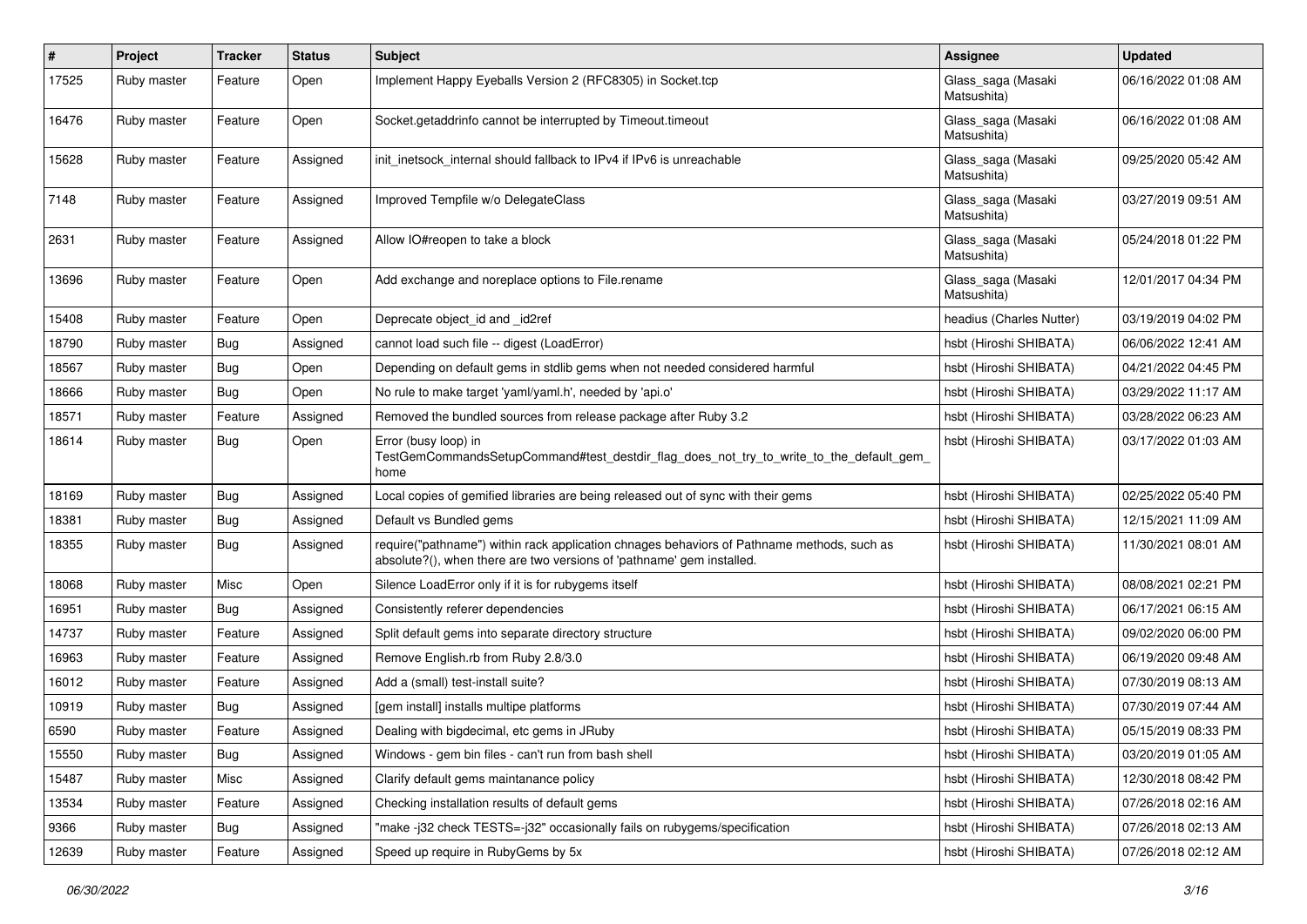| $\pmb{\#}$ | Project     | <b>Tracker</b> | <b>Status</b> | <b>Subject</b>                                                                     | <b>Assignee</b>             | <b>Updated</b>      |
|------------|-------------|----------------|---------------|------------------------------------------------------------------------------------|-----------------------------|---------------------|
| 5617       | Ruby master | Feature        | Assigned      | Allow install RubyGems into dediceted directory                                    | hsbt (Hiroshi SHIBATA)      | 05/16/2018 09:15 AM |
| 14679      | Ruby master | Bug            | Assigned      | StdLib gems should properly specify their dependencies                             | hsbt (Hiroshi SHIBATA)      | 04/11/2018 01:14 PM |
| 13508      | Ruby master | Feature        | Assigned      | How remove/refactor code related mathn library.                                    | hsbt (Hiroshi SHIBATA)      | 12/25/2017 06:15 PM |
| 18818      | Ruby master | <b>Bug</b>     | Open          | SEGV (Fiber scheduler?)                                                            | ioquatix (Samuel Williams)  | 06/06/2022 06:31 PM |
| 18810      | Ruby master | Bug            | Open          | Make `Kernel#p` interruptable.                                                     | ioquatix (Samuel Williams)  | 05/30/2022 12:44 AM |
| 18227      | Ruby master | Feature        | Open          | Static class initialization.                                                       | ioquatix (Samuel Williams)  | 09/29/2021 09:21 PM |
| 18036      | Ruby master | Bug            | Open          | Pthread fibers become invalid on fork - different from normal fibers.              | ioquatix (Samuel Williams)  | 08/19/2021 07:05 AM |
| 17664      | Ruby master | Bug            | Assigned      | Behavior of sockets changed in Ruby 3.0 to non-blocking                            | ioquatix (Samuel Williams)  | 07/12/2021 10:28 AM |
| 13383      | Ruby master | Feature        | Open          | [PATCH] Module#source_location                                                     | ioquatix (Samuel Williams)  | 01/09/2020 05:16 AM |
| 595        | Ruby master | Bug            | Assigned      | Fiber ignores ensure clause                                                        | ioquatix (Samuel Williams)  | 12/29/2019 10:37 AM |
| 17720      | Ruby master | Misc           | Assigned      | Cirrus CI to check non-x86_64 architecture cases by own machines                   | jaruga (Jun Aruga)          | 09/26/2021 10:24 AM |
| 16492      | Ruby master | Bug            | Open          | TestBugReporter#test_bug_reporter_add test failures                                | jaruga (Jun Aruga)          | 08/24/2021 01:12 PM |
| 18002      | Ruby master | Bug            | Open          | s390x: Tests failing without LC_ALL env                                            | jaruga (Jun Aruga)          | 07/12/2021 04:30 PM |
| 16188      | Ruby master | Misc           | Open          | What are the performance implications of the new keyword arguments in 2.7 and 3.0? | jeremyevans0 (Jeremy Evans) | 11/27/2019 04:45 PM |
| 18808      | Ruby master | <b>Bug</b>     | Assigned      | Cannot compile ruby 3.1.2 on powerpc64le-linux without disabling the jit features  | k0kubun (Takashi Kokubun)   | 06/20/2022 10:40 AM |
| 17995      | Ruby master | Bug            | Open          | Slow down when mjit and Ractor are being used at same time                         | k0kubun (Takashi Kokubun)   | 06/11/2022 04:02 AM |
| 18277      | Ruby master | <b>Bug</b>     | Open          | buffer error (Zlib::BufError) in Zlib::Deflate#deflate when using MJIT             | k0kubun (Takashi Kokubun)   | 01/05/2022 03:04 PM |
| 18142      | Ruby master | Bug            | Assigned      | Segmentation fault with Ruby 3.0.2                                                 | k0kubun (Takashi Kokubun)   | 09/02/2021 07:43 AM |
| 18058      | Ruby master | <b>Bug</b>     | Open          | 3.1.0-dev with MJIT enabled Zlib::BufError during `gem install`                    | k0kubun (Takashi Kokubun)   | 08/02/2021 08:31 PM |
| 16694      | Ruby master | Bug            | Assigned      | JIT vs hardened GCC with PCH                                                       | k0kubun (Takashi Kokubun)   | 02/02/2021 07:38 AM |
| 16185      | Ruby master | Bug            | Open          | basictest failure on AIX 6.1 for 64bit build                                       | kanemoto (Yutaka Kanemoto)  | 10/15/2019 12:05 AM |
| 18761      | Ruby master | Misc           | Open          | provide an example wasm project                                                    | katei (Yuta Saito)          | 05/23/2022 11:01 AM |
| 16989      | Ruby master | Feature        | Open          | Sets: need $\Psi$ <sup>[]</sup>                                                    | knu (Akinori MUSHA)         | 02/18/2022 02:57 AM |
| 17210      | Ruby master | Feature        | Open          | More readable and useful `Set#inspect`                                             | knu (Akinori MUSHA)         | 05/19/2021 10:12 PM |
| 15281      | Ruby master | Feature        | Assigned      | Speed up Set#intersect with size check.                                            | knu (Akinori MUSHA)         | 08/11/2020 02:43 AM |
| 11531      | Ruby master | Bug            | Assigned      | IPAddr#== implements wrong logic                                                   | knu (Akinori MUSHA)         | 12/29/2019 12:50 PM |
| 15240      | Ruby master | Feature        | Open          | Set operations check for is_a?(Set), rather than allowing duck typing              | knu (Akinori MUSHA)         | 08/27/2019 08:12 PM |
| 11527      | Ruby master | Feature        | Assigned      | IPAddr#mask_addr isn't a method                                                    | knu (Akinori MUSHA)         | 11/07/2018 04:12 PM |
| 8047       | Ruby master | Feature        | Assigned      | IPAddr makes host address with netmask                                             | knu (Akinori MUSHA)         | 01/05/2018 09:00 PM |
| 3953       | Ruby master | Feature        | Assigned      | TCPSocket / UDPSocket do not accept IPAddr objects.                                | knu (Akinori MUSHA)         | 12/25/2017 06:14 PM |
| 13610      | Ruby master | Feature        | Assigned      | IPAddr doesn't provide helpful methods to get the subnet or IP address             | knu (Akinori MUSHA)         | 10/20/2017 01:13 AM |
| 11710      | Ruby master | Feature        | Open          | [PATCH] Replace Set#merge with Set#merge! and make Set#merge non-mutating.         | knu (Akinori MUSHA)         | 11/18/2015 07:28 PM |
| 18886      | Ruby master | <b>Bug</b>     | Open          | Struct aref and aset don't trigger any tracepoints.                                | ko1 (Koichi Sasada)         | 06/29/2022 06:05 AM |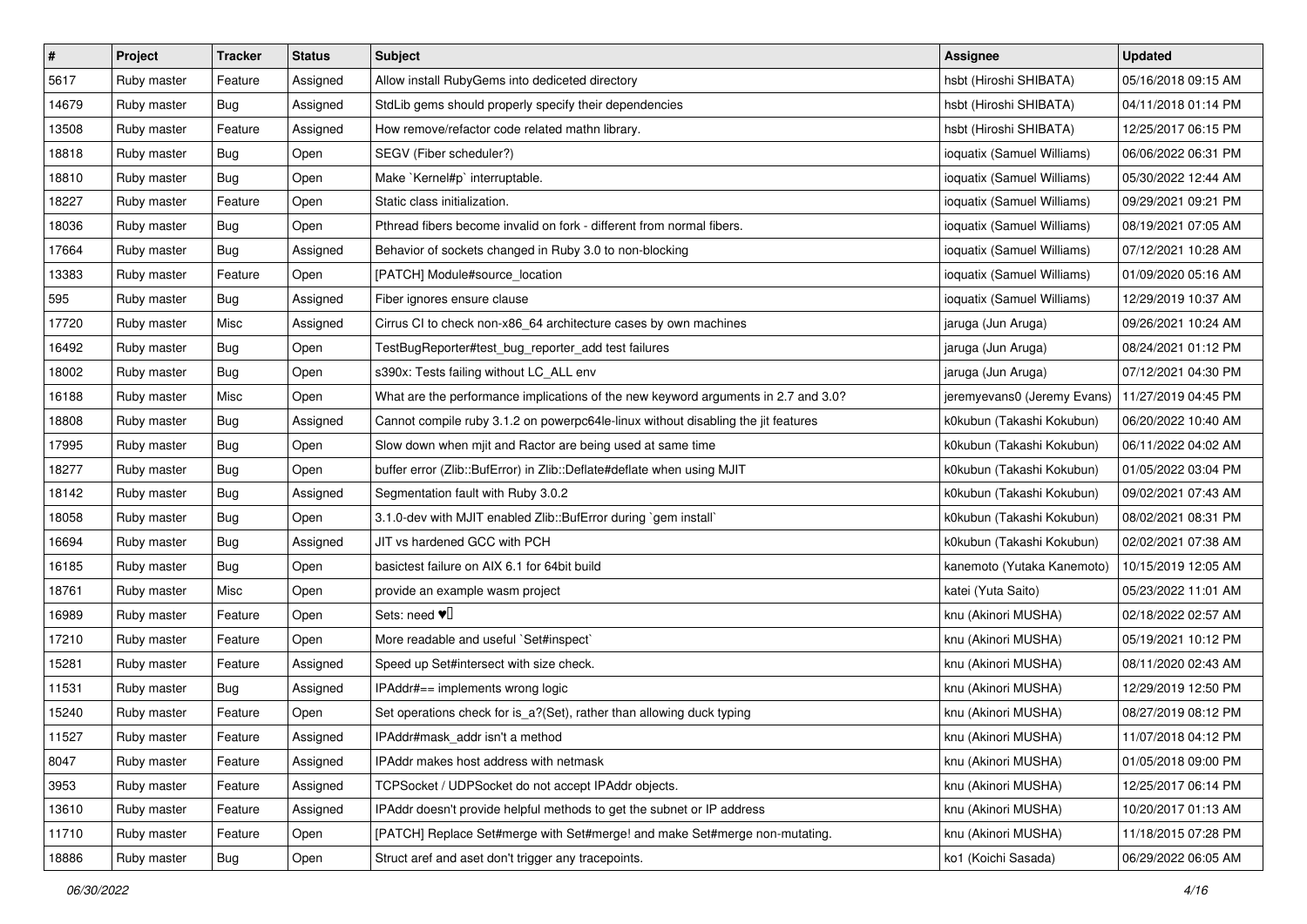| $\sharp$ | Project     | <b>Tracker</b> | <b>Status</b> | <b>Subject</b>                                                                                                                    | Assignee            | <b>Updated</b>      |
|----------|-------------|----------------|---------------|-----------------------------------------------------------------------------------------------------------------------------------|---------------------|---------------------|
| 14607    | Ruby master | <b>Bug</b>     | Assigned      | Fix use of the rb_profile_frames start parameter                                                                                  | ko1 (Koichi Sasada) | 06/09/2022 06:12 AM |
| 18464    | Ruby master | Bug            | Assigned      | RUBY_INTERNAL_EVENT_NEWOBJ tracepoint causes an interpreter crash when combined with<br>Ractors                                   | ko1 (Koichi Sasada) | 06/08/2022 08:25 AM |
| 17363    | Ruby master | Feature        | Assigned      | Timeouts                                                                                                                          | ko1 (Koichi Sasada) | 05/14/2022 09:06 AM |
| 18553    | Ruby master | Bug            | Open          | Memory leak on compiling method call with kwargs                                                                                  | ko1 (Koichi Sasada) | 03/23/2022 09:34 PM |
| 17196    | Ruby master | Bug            | Assigned      | Segmentation Fault with Socket#close in Ractors                                                                                   | ko1 (Koichi Sasada) | 03/20/2022 01:52 PM |
| 18572    | Ruby master | Bug            | Assigned      | Performance regression when invoking refined methods                                                                              | ko1 (Koichi Sasada) | 02/10/2022 12:48 AM |
| 14394    | Ruby master | Feature        | Open          | Class.descendants                                                                                                                 | ko1 (Koichi Sasada) | 01/20/2022 10:46 PM |
| 12020    | Ruby master | Feature        | Assigned      | Documenting Ruby memory model                                                                                                     | ko1 (Koichi Sasada) | 12/23/2021 11:40 PM |
| 8263     | Ruby master | Feature        | Assigned      | Support discovering yield state of individual Fibers                                                                              | ko1 (Koichi Sasada) | 12/23/2021 11:40 PM |
| 17826    | Ruby master | Bug            | Assigned      | Ractor#take hangs if used in multiple Threads                                                                                     | ko1 (Koichi Sasada) | 12/15/2021 01:30 PM |
| 18024    | Ruby master | <b>Bug</b>     | Assigned      | Ractor crashes when connections are closed in multiple Ractors                                                                    | ko1 (Koichi Sasada) | 12/14/2021 04:41 PM |
| 18275    | Ruby master | Feature        | Open          | Add an option to define_method to not capture the surrounding environment                                                         | ko1 (Koichi Sasada) | 12/03/2021 02:34 PM |
| 17998    | Ruby master | Bug            | Assigned      | ractor: process hanging (with ractors initialized, but not being used)                                                            | ko1 (Koichi Sasada) | 12/02/2021 08:17 PM |
| 17502    | Ruby master | Misc           | Open          | C vs Ruby                                                                                                                         | ko1 (Koichi Sasada) | 12/02/2021 07:53 PM |
| 14090    | Ruby master | Bug            | Assigned      | TestGc#test interrupt in finalizer` fails very rarely                                                                             | ko1 (Koichi Sasada) | 12/02/2021 07:24 PM |
| 17516    | Ruby master | Bug            | Assigned      | forking in a ractor causes Ruby to crash                                                                                          | ko1 (Koichi Sasada) | 11/30/2021 05:26 AM |
| 16776    | Ruby master | Bug            | Assigned      | Regression in coverage library                                                                                                    | ko1 (Koichi Sasada) | 11/24/2021 07:26 AM |
| 18258    | Ruby master | Bug            | Open          | Ractor shareable? can be slow and mutates internal object flags.                                                                  | ko1 (Koichi Sasada) | 10/21/2021 08:58 AM |
| 18119    | Ruby master | Bug            | Open          | Ractor crashes when instantiating classes                                                                                         | ko1 (Koichi Sasada) | 09/14/2021 01:42 AM |
| 17624    | Ruby master | Bug            | Open          | Ractor.receive is not thread-safe                                                                                                 | ko1 (Koichi Sasada) | 09/14/2021 01:40 AM |
| 17617    | Ruby master | <b>Bug</b>     | Open          | When a Ractor's incoming port is closed, Ractor.receive_if does not raise Ractor::ClosedError, but<br>instead blocks indefinitely | ko1 (Koichi Sasada) | 09/14/2021 01:40 AM |
| 17884    | Ruby master | Feature        | Open          | locindex for profiling tools                                                                                                      | ko1 (Koichi Sasada) | 05/24/2021 04:17 PM |
| 17679    | Ruby master | Bug            | Assigned      | Ractor incoming channel can consume unlimited resources                                                                           | ko1 (Koichi Sasada) | 03/26/2021 09:16 AM |
| 17676    | Ruby master | Bug            | Assigned      | Accessing ENV from Ractor raises IsolationError                                                                                   | ko1 (Koichi Sasada) | 03/09/2021 02:37 AM |
| 17677    | Ruby master | <b>Bug</b>     | Assigned      | Ractor crashes fork when blocking                                                                                                 | ko1 (Koichi Sasada) | 03/09/2021 12:42 AM |
| 17678    | Ruby master | <b>Bug</b>     | Assigned      | Ractors do not restart after fork                                                                                                 | ko1 (Koichi Sasada) | 03/09/2021 12:42 AM |
| 17667    | Ruby master | Bug            | Open          | Module#name needs synchronization                                                                                                 | ko1 (Koichi Sasada) | 03/02/2021 07:31 AM |
| 17593    | Ruby master | Feature        | Assigned      | load_iseq_eval should override the ISeq path                                                                                      | ko1 (Koichi Sasada) | 02/16/2021 08:27 AM |
| 17543    | Ruby master | <b>Bug</b>     | Open          | Ractor isolation broken by `self` in shareable proc                                                                               | ko1 (Koichi Sasada) | 01/29/2021 03:06 PM |
| 17531    | Ruby master | <b>Bug</b>     | Open          | did you mean' not Ractor friendly                                                                                                 | ko1 (Koichi Sasada) | 01/29/2021 08:48 AM |
| 17420    | Ruby master | Bug            | Open          | Unsafe mutation of \$" when doing non-RubyGems require in Ractor                                                                  | ko1 (Koichi Sasada) | 01/07/2021 01:23 PM |
| 17513    | Ruby master | <b>Bug</b>     | Open          | Methods of shareable objects and UnboundMethods should be shareable                                                               | ko1 (Koichi Sasada) | 01/06/2021 08:53 PM |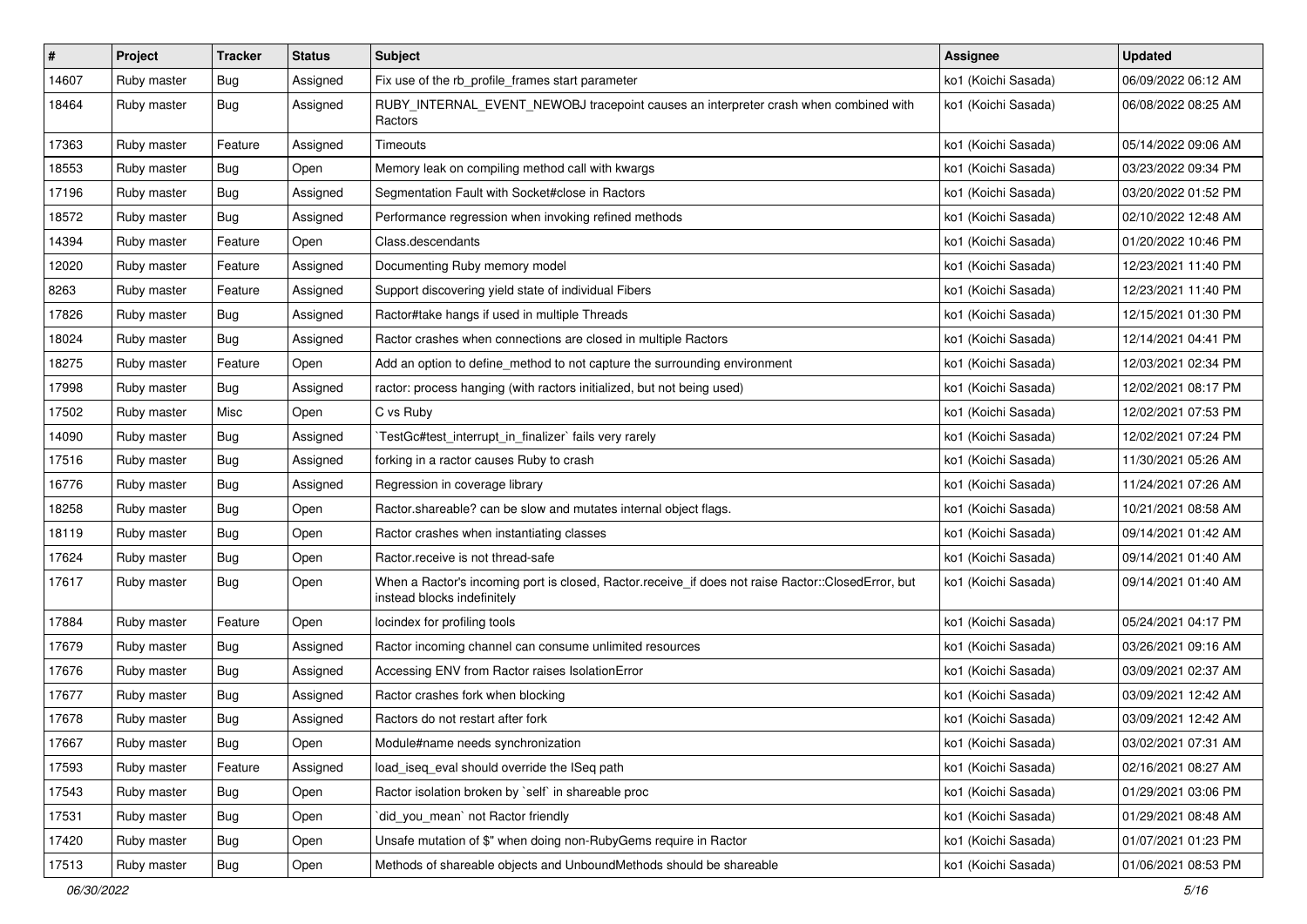| $\pmb{\#}$ | Project     | <b>Tracker</b> | <b>Status</b> | <b>Subject</b>                                                                                                            | <b>Assignee</b>     | <b>Updated</b>      |
|------------|-------------|----------------|---------------|---------------------------------------------------------------------------------------------------------------------------|---------------------|---------------------|
| 15499      | Ruby master | <b>Bug</b>     | Assigned      | Breaking behavior on ruby 2.6: rb_thread_call_without_gvl doesn't invoke unblock_function when<br>used on the main thread | ko1 (Koichi Sasada) | 01/05/2021 02:24 AM |
| 17393      | Ruby master | Feature        | Open          | Ractor::Moved#inspect`                                                                                                    | ko1 (Koichi Sasada) | 12/21/2020 05:47 PM |
| 17414      | Ruby master | Feature        | Open          | Ractor should allow access to shareable attributes for Modules/Classes                                                    | ko1 (Koichi Sasada) | 12/21/2020 03:56 PM |
| 17404      | Ruby master | Feature        | Open          | Ractor `move:` API to allow shareability check                                                                            | ko1 (Koichi Sasada) | 12/18/2020 09:17 PM |
| 10238      | Ruby master | Feature        | Open          | todo: remove dependency on malloc_usable_size                                                                             | ko1 (Koichi Sasada) | 12/10/2020 09:20 AM |
| 14492      | Ruby master | Feature        | Open          | iseq loading + caching should be in core                                                                                  | ko1 (Koichi Sasada) | 12/10/2020 08:53 AM |
| 17359      | Ruby master | Bug            | Open          | Ractor copy mode is not Ractor-safe                                                                                       | ko1 (Koichi Sasada) | 12/02/2020 05:42 PM |
| 11808      | Ruby master | <b>Bug</b>     | Open          | Different behavior between Enumerable#grep and Array#grep                                                                 | ko1 (Koichi Sasada) | 10/26/2020 04:36 AM |
| 16819      | Ruby master | Bug            | Assigned      | Line reporting off by one when reporting line of a hash?                                                                  | ko1 (Koichi Sasada) | 06/16/2020 05:57 PM |
| 16124      | Ruby master | Misc           | Assigned      | Let the transient heap belong to objspace                                                                                 | ko1 (Koichi Sasada) | 11/18/2019 08:48 AM |
| 15778      | Ruby master | Feature        | Open          | Expose an API to pry-open the stack frames in Ruby                                                                        | ko1 (Koichi Sasada) | 08/29/2019 06:24 AM |
| 15939      | Ruby master | Feature        | Assigned      | Dump symbols reference to their fstr in ObjectSpace.dump()                                                                | ko1 (Koichi Sasada) | 08/08/2019 09:38 PM |
| 16027      | Ruby master | Feature        | Assigned      | Update Ruby's dtrace / USDT API to match what is exposed via the TracePoint API                                           | ko1 (Koichi Sasada) | 08/03/2019 02:41 AM |
| 8444       | Ruby master | Bug            | Open          | Regexp vars \$~ and friends are not thread local                                                                          | ko1 (Koichi Sasada) | 07/30/2019 07:38 AM |
| 15802      | Ruby master | Misc           | Open          | Reduce the minimum string buffer size from 127 to 63 bytes                                                                | ko1 (Koichi Sasada) | 07/30/2019 04:04 AM |
| 15878      | Ruby master | Feature        | Assigned      | Make exit faster by not running GC                                                                                        | ko1 (Koichi Sasada) | 07/29/2019 07:48 AM |
| 15854      | Ruby master | Feature        | Open          | Tracing instance variable assignment                                                                                      | ko1 (Koichi Sasada) | 07/29/2019 07:13 AM |
| 11174      | Ruby master | Bug            | Open          | threads memory leak                                                                                                       | ko1 (Koichi Sasada) | 06/17/2019 03:17 PM |
| 13821      | Ruby master | Feature        | Assigned      | Allow fibers to be resumed across threads                                                                                 | ko1 (Koichi Sasada) | 02/15/2019 10:09 AM |
| 14813      | Ruby master | Feature        | Open          | [PATCH] gc.c: make gc_enter+gc_exit pairs dtrace probes, too                                                              | ko1 (Koichi Sasada) | 12/17/2018 07:42 AM |
| 15315      | Ruby master | Bug            | Open          | ec_switch can still lose interrupts                                                                                       | ko1 (Koichi Sasada) | 11/20/2018 09:32 AM |
| 15263      | Ruby master | <b>Bug</b>     | Open          | [PATCH] vm_trace.c (postponed_job_register): only hit main thread                                                         | ko1 (Koichi Sasada) | 10/27/2018 11:35 PM |
| 14859      | Ruby master | Feature        | Open          | [PATCH] implement Timeout in VM                                                                                           | ko1 (Koichi Sasada) | 07/22/2018 07:42 AM |
| 14727      | Ruby master | Bug            | Assigned      | TestQueue#test_queue_with_trap always timeout on Windows10                                                                | ko1 (Koichi Sasada) | 05/01/2018 02:59 AM |
| 10423      | Ruby master | Feature        | Open          | [PATCH] opt_str_lit*: avoid literal string allocations                                                                    | ko1 (Koichi Sasada) | 01/05/2018 09:01 PM |
| 7976       | Ruby master | <b>Bug</b>     | Assigned      | TracePoint call is at call point, not call site                                                                           | ko1 (Koichi Sasada) | 01/05/2018 09:00 PM |
| 2294       | Ruby master | Feature        | Assigned      | [PATCH] ruby_bind_stack() to embed Ruby in coroutine                                                                      | ko1 (Koichi Sasada) | 01/05/2018 09:00 PM |
| 8576       | Ruby master | Feature        | Assigned      | Add optimized method type for constant value methods                                                                      | ko1 (Koichi Sasada) | 12/25/2017 06:15 PM |
| 6695       | Ruby master | Feature        | Assigned      | Configuration for Thread/Fiber creation                                                                                   | ko1 (Koichi Sasada) | 12/25/2017 06:15 PM |
| 6694       | Ruby master | Feature        | Assigned      | Thread.new without block.                                                                                                 | ko1 (Koichi Sasada) | 12/25/2017 06:15 PM |
| 4040       | Ruby master | <b>Bug</b>     | Assigned      | SystemStackError with Hash[*a] for Large _a_                                                                              | ko1 (Koichi Sasada) | 12/25/2017 06:14 PM |
| 3731       | Ruby master | Feature        | Assigned      | Easier Embedding API for Ruby                                                                                             | ko1 (Koichi Sasada) | 12/25/2017 06:14 PM |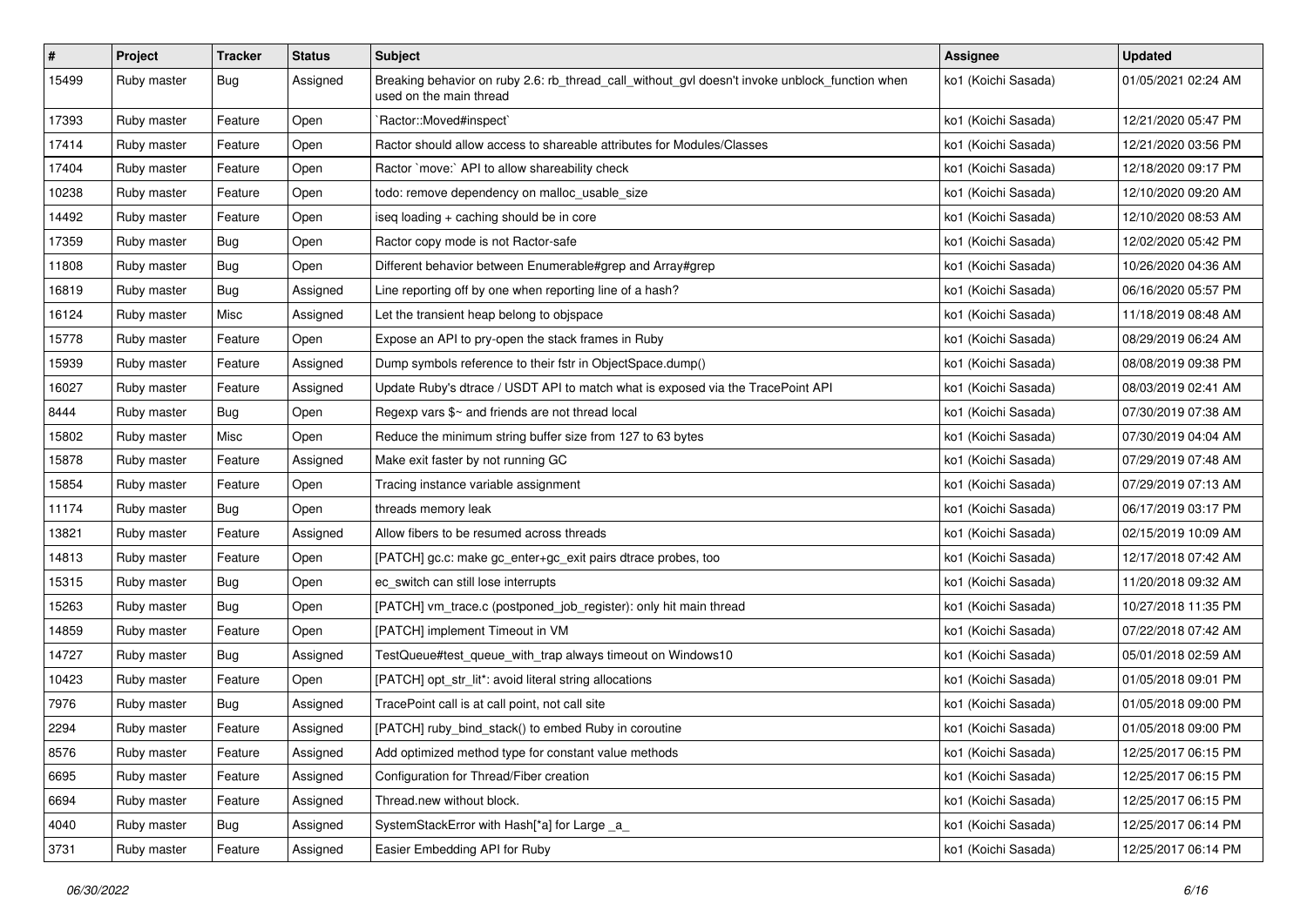| $\vert$ # | Project     | <b>Tracker</b> | <b>Status</b> | <b>Subject</b>                                                                                | Assignee                            | <b>Updated</b>      |
|-----------|-------------|----------------|---------------|-----------------------------------------------------------------------------------------------|-------------------------------------|---------------------|
| 13512     | Ruby master | Feature        | Open          | <b>System Threads</b>                                                                         | ko1 (Koichi Sasada)                 | 07/14/2017 07:08 AM |
| 13252     | Ruby master | Feature        | Assigned      | C API for creating strings without copying                                                    | ko1 (Koichi Sasada)                 | 04/17/2017 07:22 AM |
| 13388     | Ruby master | Feature        | Assigned      | gc.c: Add GC.get_parameters and .set_parameters                                               | ko1 (Koichi Sasada)                 | 03/30/2017 10:52 AM |
| 8960      | Ruby master | Feature        | Assigned      | Add Exception#backtrace_locations                                                             | ko1 (Koichi Sasada)                 | 11/25/2016 02:15 PM |
| 10932     | Ruby master | Feature        | Open          | Enabling allocation tracing as early as possible                                              | ko1 (Koichi Sasada)                 | 06/13/2015 07:54 AM |
| 10009     | Ruby master | Bug            | Open          | IO operation is 10x slower in multi-thread environment                                        | ko1 (Koichi Sasada)                 | 05/21/2015 07:19 AM |
| 9755      | Ruby master | Feature        | Assigned      | Thread::Backtrace::Location#defined class                                                     | ko1 (Koichi Sasada)                 | 04/18/2014 09:22 AM |
| 13697     | Ruby master | Feature        | Open          | [PATCH]: futex based thread primitives                                                        | kosaki (Motohiro KOSAKI)            | 01/28/2018 11:41 PM |
| 7086      | Ruby master | Feature        | Assigned      | Condition Variable#wait has meaningless return value                                          | kosaki (Motohiro KOSAKI)            | 12/25/2017 06:15 PM |
| 4464      | Ruby master | Feature        | Assigned      | [PATCH] add Fcntl::Flock object for easier use of POSIX file locks                            | kosaki (Motohiro KOSAKI)            | 12/25/2017 06:14 PM |
| 11269     | Ruby master | Bug            | Assigned      | ruby_init_setproctitle() should be called before require_libraries()                          | kosaki (Motohiro KOSAKI)            | 06/17/2015 03:01 AM |
| 18034     | Ruby master | Bug            | Assigned      | Segmentation fault fiddle with `--enable-bundled-libffi` and macOS                            | kou (Kouhei Sutou)                  | 11/30/2021 07:39 AM |
| 17478     | Ruby master | Bug            | Assigned      | Ruby3.0 is slower than Ruby2.7.2 when parsing a large CSV file                                | kou (Kouhei Sutou)                  | 11/24/2021 05:12 AM |
| 8782      | Ruby master | Bug            | Assigned      | Don't set rl_getc_function on editline                                                        | kouji (Kouji Takao)                 | 01/05/2018 09:00 PM |
| 7859      | Ruby master | Bug            | Assigned      | Readline: Incorrect arrow key behavior in vi_editing_mode insert mode with Readline 6.2       | kouji (Kouji Takao)                 | 12/25/2017 06:15 PM |
| 18773     | Ruby master | Feature        | Assigned      | deconstruct to receive a range                                                                | ktsj (Kazuki Tsujimoto)             | 06/24/2022 07:21 AM |
| 18408     | Ruby master | Feature        | Assigned      | Allow pattern match to set instance variables                                                 | ktsj (Kazuki Tsujimoto)             | 01/26/2022 07:07 PM |
| 17355     | Ruby master | Feature        | Assigned      | Using same set of names in or-patterns (pattern matching with $Foo(x)   Bar(x)$ )             | ktsj (Kazuki Tsujimoto)             | 09/13/2021 09:11 AM |
| 15881     | Ruby master | Feature        | Open          | Optimize deconstruct in pattern matching                                                      | ktsj (Kazuki Tsujimoto)             | 12/25/2019 04:28 AM |
| 15918     | Ruby master | Feature        | Open          | Pattern matching for Set                                                                      | ktsj (Kazuki Tsujimoto)             | 07/29/2019 08:12 AM |
| 18564     | Ruby master | Feature        | Open          | Add Exception#detailed message                                                                | mame (Yusuke Endoh)                 | 02/01/2022 08:06 PM |
| 18194     | Ruby master | Feature        | Open          | No easy way to format exception messages per thread/fiber scheduler context.                  | mame (Yusuke Endoh)                 | 09/29/2021 10:10 AM |
| 14244     | Ruby master | Feature        | Open          | Better error messages for scripts with non-matching end statements                            | mame (Yusuke Endoh)                 | 11/29/2018 08:57 AM |
| 4247      | Ruby master | Feature        | Assigned      | New features for Array#sample, Array#choice                                                   | mame (Yusuke Endoh)                 | 12/25/2017 06:14 PM |
| 15815     | Ruby master | Feature        | Open          | Add option to raise NoMethodError for OpenStruct                                              | marcandre (Marc-Andre<br>Lafortune) | 09/28/2020 02:11 AM |
| 9347      | Ruby master | Feature        | Open          | Accept non callable argument to detect                                                        | marcandre (Marc-Andre<br>Lafortune) | 01/05/2018 09:00 PM |
| 12676     | Ruby master | Feature        | Assigned      | Significant performance increase, and code conciseness, for prime_division method in prime.rb | marcandre (Marc-Andre<br>Lafortune) | 11/18/2016 03:46 PM |
| 8223      | Ruby master | Feature        | Open          | Make Matrix more omnivorous.                                                                  | marcandre (Marc-Andre<br>Lafortune) | 04/09/2013 03:42 AM |
| 15330     | Ruby master | Feature        | Open          | autoload relative                                                                             | matz (Yukihiro Matsumoto)           | 06/19/2022 11:25 PM |
| 18159     | Ruby master | Feature        | Open          | Integrate functionality of dead_end gem into Ruby                                             | matz (Yukihiro Matsumoto)           | 06/17/2022 02:06 PM |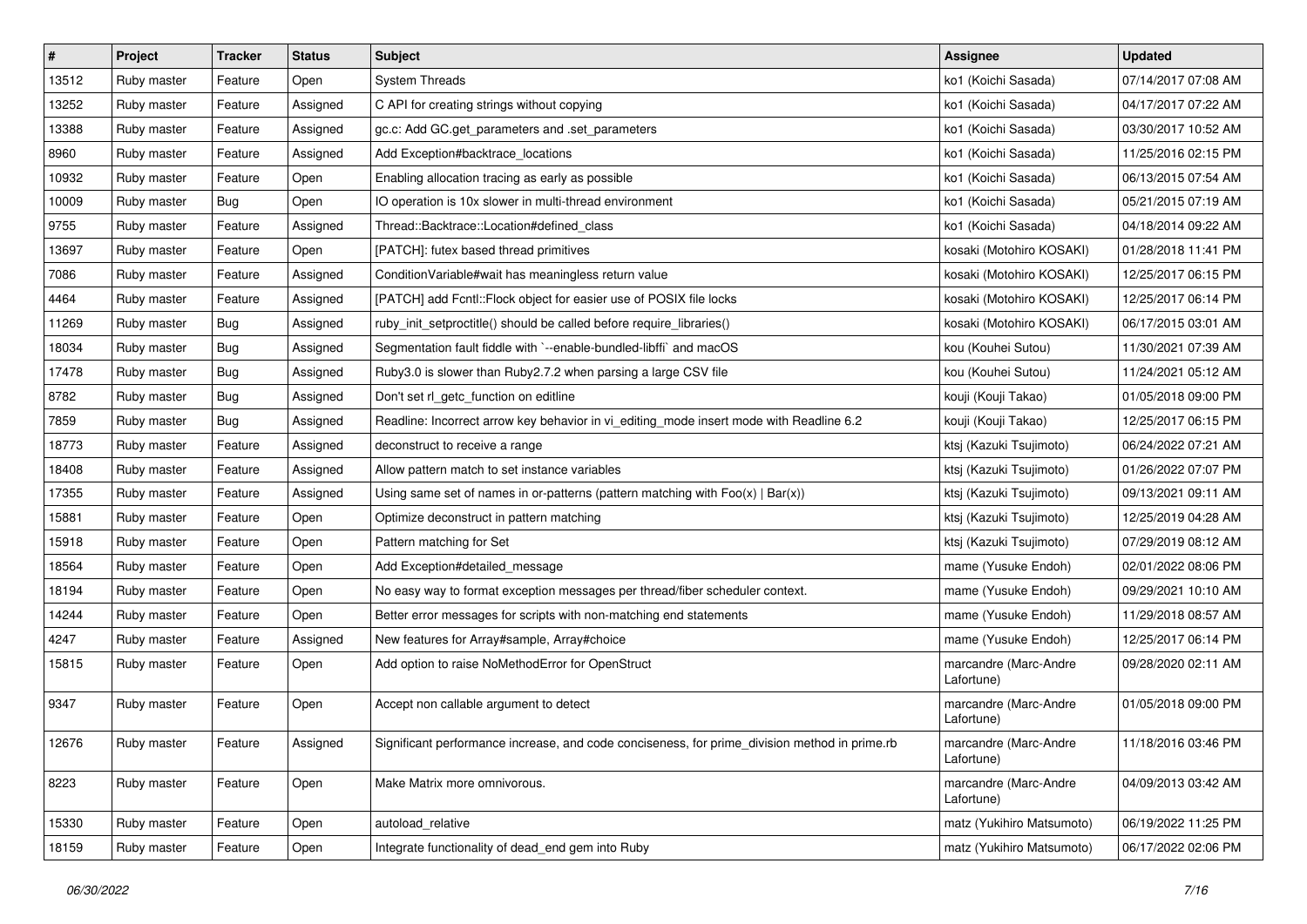| $\sharp$ | Project     | Tracker | <b>Status</b> | <b>Subject</b>                                                                                                   | <b>Assignee</b>           | <b>Updated</b>      |
|----------|-------------|---------|---------------|------------------------------------------------------------------------------------------------------------------|---------------------------|---------------------|
| 16495    | Ruby master | Feature | Open          | Inconsistent quotes in error messages                                                                            | matz (Yukihiro Matsumoto) | 06/15/2022 04:21 PM |
| 17849    | Ruby master | Feature | Open          | Fix Timeout.timeout so that it can be used in threaded Web servers                                               | matz (Yukihiro Matsumoto) | 04/10/2022 06:26 AM |
| 16986    | Ruby master | Feature | Open          | Anonymous Struct literal                                                                                         | matz (Yukihiro Matsumoto) | 01/15/2022 04:57 PM |
| 14982    | Ruby master | Feature | Open          | Improve namespace system in ruby to avoiding top-level names chaos                                               | matz (Yukihiro Matsumoto) | 12/31/2021 05:39 PM |
| 12019    | Ruby master | Feature | Open          | Better low-level support for writing concurrent libraries                                                        | matz (Yukihiro Matsumoto) | 12/23/2021 11:43 PM |
| 11627    | Ruby master | Feature | Open          | make `nonzero` an alias of `nonzero?`                                                                            | matz (Yukihiro Matsumoto) | 12/23/2021 11:43 PM |
| 9023     | Ruby master | Feature | Assigned      | Array#tail                                                                                                       | matz (Yukihiro Matsumoto) | 12/23/2021 11:40 PM |
| 8271     | Ruby master | Feature | Assigned      | Proposal for moving to a more visible, formal process for feature requests                                       | matz (Yukihiro Matsumoto) | 12/23/2021 11:40 PM |
| 6308     | Ruby master | Feature | Assigned      | Eliminate delegation from WeakRef                                                                                | matz (Yukihiro Matsumoto) | 12/23/2021 11:40 PM |
| 17785    | Ruby master | Feature | Open          | Allow named parameters to be keywords                                                                            | matz (Yukihiro Matsumoto) | 12/17/2021 06:10 PM |
| 15192    | Ruby master | Feature | Open          | Introduce a new "shortcut assigning" syntax to convenient setup instance variables                               | matz (Yukihiro Matsumoto) | 12/14/2021 06:42 PM |
| 10549    | Ruby master | Feature | Open          | Deprecate each_with_index and each_with_object in favor of with_index and with_object                            | matz (Yukihiro Matsumoto) | 07/27/2021 11:09 AM |
| 10287    | Ruby master | Feature | Open          | rename COLON3 to COLON2_HEAD.                                                                                    | matz (Yukihiro Matsumoto) | 07/27/2021 09:34 AM |
| 13129    | Ruby master | Feature | Assigned      | Refinements cannot refine method_missing and respond_to_missing?                                                 | matz (Yukihiro Matsumoto) | 07/03/2021 10:45 PM |
| 17830    | Ruby master | Feature | Open          | Add Integer#previous and Integer#prev                                                                            | matz (Yukihiro Matsumoto) | 04/27/2021 11:35 PM |
| 12543    | Ruby master | Feature | Assigned      | explicit tail call syntax: foo() then return                                                                     | matz (Yukihiro Matsumoto) | 04/18/2021 03:02 PM |
| 17184    | Ruby master | Feature | Open          | No stdlib function to perform simple string replacement                                                          | matz (Yukihiro Matsumoto) | 02/23/2021 09:27 PM |
| 11882    | Ruby master | Feature | Open          | Map or NamedMap                                                                                                  | matz (Yukihiro Matsumoto) | 01/17/2021 01:31 PM |
| 17291    | Ruby master | Feature | Assigned      | Optimize __send__ call                                                                                           | matz (Yukihiro Matsumoto) | 01/12/2021 05:47 AM |
| 8948     | Ruby master | Feature | Assigned      | Frozen regex                                                                                                     | matz (Yukihiro Matsumoto) | 12/20/2020 07:15 PM |
| 6810     | Ruby master | Feature | Assigned      | module A::B; end` is not equivalent to `module A; module B; end; end` with respect to constant<br>lookup (scope) | matz (Yukihiro Matsumoto) | 12/10/2020 09:22 AM |
| 16461    | Ruby master | Feature | Assigned      | Proc#using                                                                                                       | matz (Yukihiro Matsumoto) | 12/10/2020 09:10 AM |
| 6869     | Ruby master | Feature | Open          | Do not treat `_` parameter exceptionally                                                                         | matz (Yukihiro Matsumoto) | 12/10/2020 08:58 AM |
| 10489    | Ruby master | Feature | Open          | Add inherit method for clearer and multiple inheritance                                                          | matz (Yukihiro Matsumoto) | 12/10/2020 08:53 AM |
| 8229     | Ruby master | Feature | Open          | extend Hash.include?                                                                                             | matz (Yukihiro Matsumoto) | 12/10/2020 08:53 AM |
| 7748     | Ruby master | Feature | Open          | Contextual send                                                                                                  | matz (Yukihiro Matsumoto) | 12/10/2020 08:53 AM |
| 6841     | Ruby master | Feature | Assigned      | Shorthand for Assigning Return Value of Method to Self                                                           | matz (Yukihiro Matsumoto) | 12/10/2020 08:53 AM |
| 6594     | Ruby master | Feature | Assigned      | <b>Integrated Functor</b>                                                                                        | matz (Yukihiro Matsumoto) | 12/10/2020 08:53 AM |
| 6452     | Ruby master | Feature | Assigned      | Allow extend to override class methods                                                                           | matz (Yukihiro Matsumoto) | 12/10/2020 08:53 AM |
| 5825     | Ruby master | Feature | Assigned      | Sweet instance var assignment in the object initializer                                                          | matz (Yukihiro Matsumoto) | 12/10/2020 08:53 AM |
| 8164     | Ruby master | Feature | Assigned      | Public/Private                                                                                                   | matz (Yukihiro Matsumoto) | 12/10/2020 08:50 AM |
| 7644     | Ruby master | Feature | Assigned      | In refinements, change "using" keyword to a less generic word.                                                   | matz (Yukihiro Matsumoto) | 12/10/2020 08:49 AM |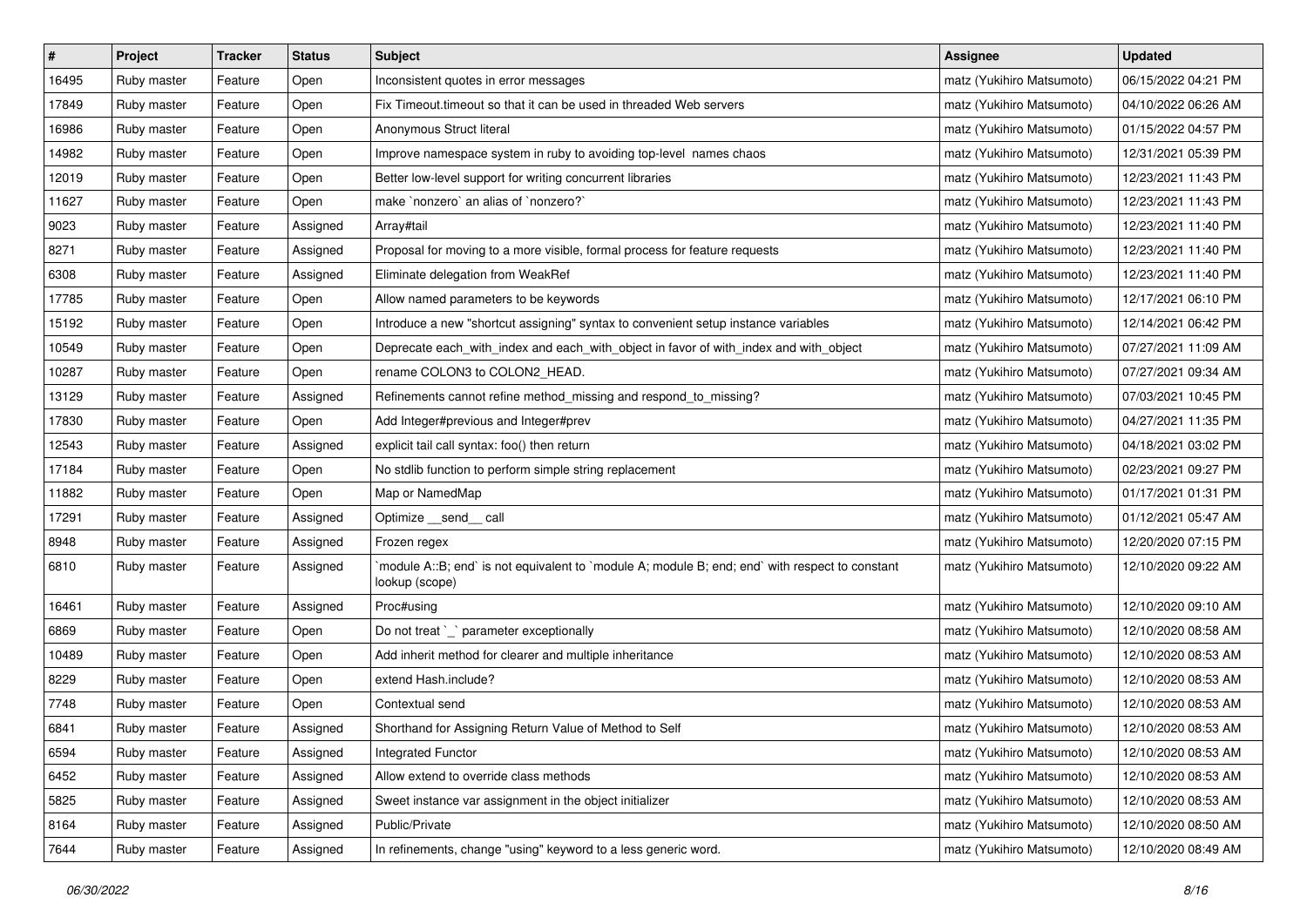| $\pmb{\#}$ | Project     | <b>Tracker</b> | <b>Status</b> | <b>Subject</b>                                                                     | Assignee                  | <b>Updated</b>      |
|------------|-------------|----------------|---------------|------------------------------------------------------------------------------------|---------------------------|---------------------|
| 7546       | Ruby master | Feature        | Open          | Change behavior of `Array#slice` for an argument of `Range` class                  | matz (Yukihiro Matsumoto) | 12/10/2020 08:49 AM |
| 5456       | Ruby master | Feature        | Assigned      | kernel#syscall() should be removed.                                                | matz (Yukihiro Matsumoto) | 12/10/2020 08:46 AM |
| 17288      | Ruby master | Feature        | Open          | Optimize _send_ call with a literal method name                                    | matz (Yukihiro Matsumoto) | 10/30/2020 12:17 AM |
| 17279      | Ruby master | Feature        | Open          | Allow a negative step in Range#step with a block                                   | matz (Yukihiro Matsumoto) | 10/22/2020 02:23 AM |
| 16992      | Ruby master | Feature        | Open          | Sets: officially ordered                                                           | matz (Yukihiro Matsumoto) | 09/03/2020 02:08 PM |
| 6309       | Ruby master | Feature        | Assigned      | Add a reference queue for weak references                                          | matz (Yukihiro Matsumoto) | 08/23/2020 09:07 PM |
| 6596       | Ruby master | Feature        | Assigned      | New method `Array#indexes`                                                         | matz (Yukihiro Matsumoto) | 07/29/2020 01:41 AM |
| 15277      | Ruby master | Feature        | Open          | at exec                                                                            | matz (Yukihiro Matsumoto) | 05/25/2020 01:09 AM |
| 16894      | Ruby master | Feature        | Open          | Integer division for Ruby 3                                                        | matz (Yukihiro Matsumoto) | 05/18/2020 03:41 PM |
| 11816      | Ruby master | Feature        | Assigned      | Partial safe navigation operator                                                   | matz (Yukihiro Matsumoto) | 04/14/2020 08:02 AM |
| 16630      | Ruby master | Misc           | Assigned      | Deprecate pub/ruby/*snapshot* and use pub/ruby/snapshot/* instead                  | matz (Yukihiro Matsumoto) | 02/27/2020 09:52 AM |
| 14609      | Ruby master | Feature        | Open          | Let `Kernel#p` without an argument print the receiver                              | matz (Yukihiro Matsumoto) | 02/08/2020 08:43 PM |
| 5781       | Ruby master | Feature        | Assigned      | Query attributes (attribute methods ending in `?` mark)                            | matz (Yukihiro Matsumoto) | 01/10/2020 06:34 AM |
| 8804       | Ruby master | Feature        | Open          | ONCE syntax                                                                        | matz (Yukihiro Matsumoto) | 01/04/2020 08:26 PM |
| 4539       | Ruby master | Feature        | Assigned      | Array#zip_with                                                                     | matz (Yukihiro Matsumoto) | 11/28/2019 08:23 AM |
| 15991      | Ruby master | Feature        | Open          | Allow questionmarks in variable names                                              | matz (Yukihiro Matsumoto) | 07/30/2019 03:57 AM |
| 7702       | Ruby master | Feature        | Open          | Remove Proc#binding                                                                | matz (Yukihiro Matsumoto) | 07/15/2019 07:39 PM |
| 9123       | Ruby master | Feature        | Open          | Make Numeric#nonzero? behavior consistent with Numeric#zero?                       | matz (Yukihiro Matsumoto) | 06/11/2019 12:55 PM |
| 15837      | Ruby master | Feature        | Open          | Module#name_components                                                             | matz (Yukihiro Matsumoto) | 05/08/2019 10:29 AM |
| 15764      | Ruby master | Bug            | Open          | Whitespace and control characters should not be permitted in tokens                | matz (Yukihiro Matsumoto) | 04/22/2019 07:48 AM |
| 15445      | Ruby master | Feature        | Open          | Reject '.123' in Float() method                                                    | matz (Yukihiro Matsumoto) | 01/10/2019 07:59 AM |
| 14397      | Ruby master | Feature        | Assigned      | public, protected and private should return their arguments instead of self        | matz (Yukihiro Matsumoto) | 12/10/2018 07:08 AM |
| 15112      | Ruby master | Feature        | Open          | Introducing the short form of `STDERR.puts expr.inspect`.                          | matz (Yukihiro Matsumoto) | 10/12/2018 02:02 AM |
| 5945       | Ruby master | Feature        | Assigned      | Add the ability to mark a at_exit as process-local.                                | matz (Yukihiro Matsumoto) | 10/10/2018 08:29 AM |
| 14927      | Ruby master | Feature        | Open          | Loading multiple files at once                                                     | matz (Yukihiro Matsumoto) | 09/18/2018 12:38 AM |
| 12306      | Ruby master | Feature        | Open          | Implement String #blank? #present? and improve #strip and family to handle unicode | matz (Yukihiro Matsumoto) | 07/22/2018 10:55 PM |
| 7580       | Ruby master | Feature        | Assigned      | Range translation                                                                  | matz (Yukihiro Matsumoto) | 06/11/2018 09:51 AM |
| 14546      | Ruby master | Feature        | Open          | Hash#delete!                                                                       | matz (Yukihiro Matsumoto) | 05/30/2018 08:24 PM |
| 14724      | Ruby master | Feature        | Open          | chains of inequalities                                                             | matz (Yukihiro Matsumoto) | 05/19/2018 01:06 AM |
| 14760      | Ruby master | Misc           | Open          | cross-thread IO#close semantics                                                    | matz (Yukihiro Matsumoto) | 05/17/2018 08:21 AM |
| 5007       | Ruby master | Feature        | Assigned      | Proc#call_under: Unifying instance_eval and instance_exec                          | matz (Yukihiro Matsumoto) | 04/19/2018 07:57 AM |
| 4824       | Ruby master | Feature        | Assigned      | Provide method Kernel#executed?                                                    | matz (Yukihiro Matsumoto) | 03/05/2018 04:57 AM |
| 5129       | Ruby master | Feature        | Assigned      | Create a core class "FileArray" and make "ARGF" its instance                       | matz (Yukihiro Matsumoto) | 01/23/2018 02:02 PM |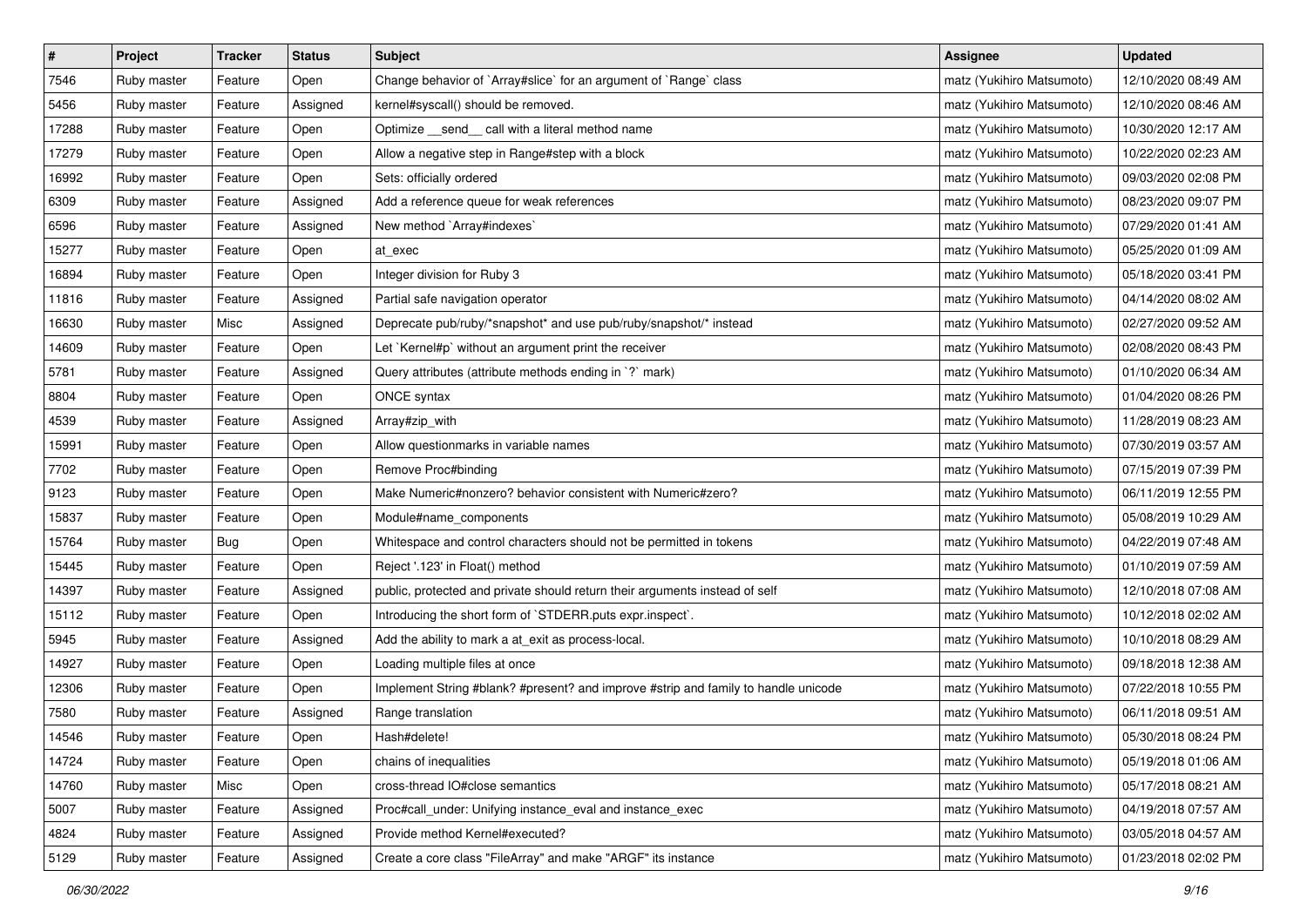| $\vert$ # | Project     | <b>Tracker</b> | <b>Status</b> | <b>Subject</b>                                                                             | <b>Assignee</b>           | <b>Updated</b>      |
|-----------|-------------|----------------|---------------|--------------------------------------------------------------------------------------------|---------------------------|---------------------|
| 10498     | Ruby master | Feature        | Open          | Make `loop` yield a counter                                                                | matz (Yukihiro Matsumoto) | 01/05/2018 09:01 PM |
| 8678      | Ruby master | Feature        | Assigned      | Allow invalid string to work with regexp                                                   | matz (Yukihiro Matsumoto) | 01/05/2018 09:00 PM |
| 9614      | Ruby master | Feature        | Open          | ordering of non-Hash items which use st_internally                                         | matz (Yukihiro Matsumoto) | 01/05/2018 09:00 PM |
| 9043      | Ruby master | Feature        | Open          | Add String#f method as shortcut for #freeze                                                | matz (Yukihiro Matsumoto) | 01/05/2018 09:00 PM |
| 8850      | Ruby master | Feature        | Assigned      | Convert Rational to decimal string                                                         | matz (Yukihiro Matsumoto) | 12/25/2017 06:15 PM |
| 8536      | Ruby master | Feature        | Assigned      | Implement is_numeric? family of methods                                                    | matz (Yukihiro Matsumoto) | 12/25/2017 06:15 PM |
| 8061      | Ruby master | Feature        | Open          | 000000000000000                                                                            | matz (Yukihiro Matsumoto) | 12/25/2017 06:15 PM |
| 8042      | Ruby master | Feature        | Assigned      | Add Addrinfo#socket to create a socket that is not connected or bound                      | matz (Yukihiro Matsumoto) | 12/25/2017 06:15 PM |
| 8016      | Ruby master | Feature        | Assigned      | Alias __FILE__ and __LINE__ as methods                                                     | matz (Yukihiro Matsumoto) | 12/25/2017 06:15 PM |
| 7914      | Ruby master | Feature        | Open          | Case for local class methods                                                               | matz (Yukihiro Matsumoto) | 12/25/2017 06:15 PM |
| 7883      | Ruby master | Feature        | Open          | Add Regex#to_proc                                                                          | matz (Yukihiro Matsumoto) | 12/25/2017 06:15 PM |
| 7876      | Ruby master | Feature        | Open          | Add method for accessing Class from within Singleton Class                                 | matz (Yukihiro Matsumoto) | 12/25/2017 06:15 PM |
| 7848      | Ruby master | Feature        | Open          | Restore default state for core ruby objects                                                | matz (Yukihiro Matsumoto) | 12/25/2017 06:15 PM |
| 7795      | Ruby master | Feature        | Open          | Symbol.defined? and/or to_existing_symbol                                                  | matz (Yukihiro Matsumoto) | 12/25/2017 06:15 PM |
| 7739      | Ruby master | Feature        | Assigned      | Define Hash#  as Hash#reverse_merge in Rails                                               | matz (Yukihiro Matsumoto) | 12/25/2017 06:15 PM |
| 7704      | Ruby master | Feature        | Open          | Add a list of enabled (experimental) language features.                                    | matz (Yukihiro Matsumoto) | 12/25/2017 06:15 PM |
| 7657      | Ruby master | Feature        | Open          | Array#& doesn't accept Enumerables                                                         | matz (Yukihiro Matsumoto) | 12/25/2017 06:15 PM |
| 7654      | Ruby master | Feature        | Open          | Add optional code block to IO::readlines                                                   | matz (Yukihiro Matsumoto) | 12/25/2017 06:15 PM |
| 7614      | Ruby master | Feature        | Open          | alias_accessor                                                                             | matz (Yukihiro Matsumoto) | 12/25/2017 06:15 PM |
| 7611      | Ruby master | Feature        | Open          | Focal method for all loads/requires                                                        | matz (Yukihiro Matsumoto) | 12/25/2017 06:15 PM |
| 7604      | Ruby master | Feature        | Open          | Make === comparison operator ability to delegate comparison to an argument                 | matz (Yukihiro Matsumoto) | 12/25/2017 06:15 PM |
| 7548      | Ruby master | Feature        | Open          | Load and Require Callbacks                                                                 | matz (Yukihiro Matsumoto) | 12/25/2017 06:15 PM |
| 7503      | Ruby master | Feature        | Assigned      | make timeout.rb async-interrupt safe by default                                            | matz (Yukihiro Matsumoto) | 12/25/2017 06:15 PM |
| 7444      | Ruby master | Feature        | Open          | Array#product_set                                                                          | matz (Yukihiro Matsumoto) | 12/25/2017 06:15 PM |
| 7436      | Ruby master | Feature        | Assigned      | Allow for a "granularity" flag for backtrace_locations                                     | matz (Yukihiro Matsumoto) | 12/25/2017 06:15 PM |
| 7377      | Ruby master | Feature        | Open          | #indetical? as an alias for #equal?                                                        | matz (Yukihiro Matsumoto) | 12/25/2017 06:15 PM |
| 7349      | Ruby master | Feature        | Assigned      | Struct#inspect needs more meaningful output                                                | matz (Yukihiro Matsumoto) | 12/25/2017 06:15 PM |
| 7149      | Ruby master | Feature        | Open          | Constant magic for everyone.                                                               | matz (Yukihiro Matsumoto) | 12/25/2017 06:15 PM |
| 7132      | Ruby master | Feature        | Assigned      | Alternation between named / ordered method arguments and aliases for method arguments.     | matz (Yukihiro Matsumoto) | 12/25/2017 06:15 PM |
| 7121      | Ruby master | Feature        | Assigned      | Extending the use of `require'                                                             | matz (Yukihiro Matsumoto) | 12/25/2017 06:15 PM |
| 7087      | Ruby master | Feature        | Assigned      | ::ConditionVariable#wait does not work with Monitor because Monitor#sleep does not exist   | matz (Yukihiro Matsumoto) | 12/25/2017 06:15 PM |
| 6817      | Ruby master | Feature        | Open          | Partial application                                                                        | matz (Yukihiro Matsumoto) | 12/25/2017 06:15 PM |
| 6811      | Ruby master | Feature        | Assigned      | File, Dir and FileUtils should have bang-versions of singleton methods that fails silently | matz (Yukihiro Matsumoto) | 12/25/2017 06:15 PM |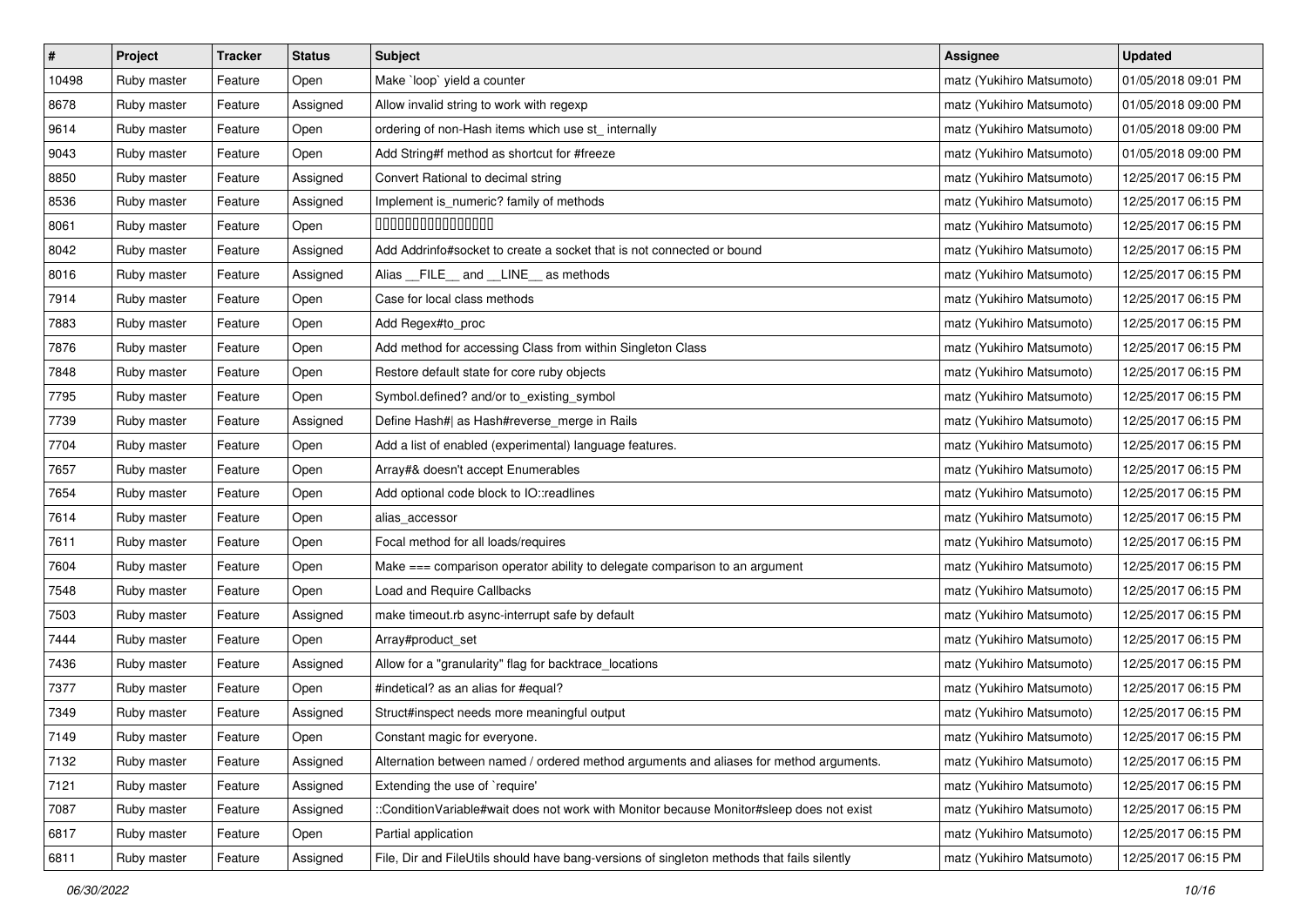| $\pmb{\#}$ | Project     | <b>Tracker</b> | <b>Status</b> | <b>Subject</b>                                                              | <b>Assignee</b>           | <b>Updated</b>      |
|------------|-------------|----------------|---------------|-----------------------------------------------------------------------------|---------------------------|---------------------|
| 6802       | Ruby master | Feature        | Assigned      | String#scan should have equivalent yielding MatchData                       | matz (Yukihiro Matsumoto) | 12/25/2017 06:15 PM |
| 6671       | Ruby master | Feature        | Assigned      | File.split_all and File.split_root                                          | matz (Yukihiro Matsumoto) | 12/25/2017 06:15 PM |
| 6648       | Ruby master | Feature        | Assigned      | Provide a standard API for retrieving all command-line flags passed to Ruby | matz (Yukihiro Matsumoto) | 12/25/2017 06:15 PM |
| 6641       | Ruby master | Feature        | Open          | Hash.auto constructor                                                       | matz (Yukihiro Matsumoto) | 12/25/2017 06:15 PM |
| 6611       | Ruby master | Feature        | Assigned      | Comments requested on implementation of set_parse_func                      | matz (Yukihiro Matsumoto) | 12/25/2017 06:15 PM |
| 6445       | Ruby master | Feature        | Assigned      | request for default length/position on string index                         | matz (Yukihiro Matsumoto) | 12/25/2017 06:15 PM |
| 6413       | Ruby master | Feature        | Assigned      | Make Dir.entries default to Dir.entries(Dir.pwd)                            | matz (Yukihiro Matsumoto) | 12/25/2017 06:15 PM |
| 6376       | Ruby master | Feature        | Assigned      | Feature lookup and checking if feature is loaded                            | matz (Yukihiro Matsumoto) | 12/25/2017 06:15 PM |
| 6354       | Ruby master | Feature        | Assigned      | Remove escape (break/return/redo/next support) from class/module scope      | matz (Yukihiro Matsumoto) | 12/25/2017 06:15 PM |
| 6337       | Ruby master | Feature        | Assigned      | FileUtils#sync                                                              | matz (Yukihiro Matsumoto) | 12/25/2017 06:15 PM |
| 6317       | Ruby master | Feature        | Assigned      | Range#cover?000000Range00000000000000000000                                 | matz (Yukihiro Matsumoto) | 12/25/2017 06:15 PM |
| 6293       | Ruby master | Feature        | Assigned      | new queue / blocking queues                                                 | matz (Yukihiro Matsumoto) | 12/25/2017 06:15 PM |
| 6277       | Ruby master | Feature        | Assigned      | Hash#convert_key                                                            | matz (Yukihiro Matsumoto) | 12/25/2017 06:15 PM |
| 5970       | Ruby master | Feature        | Assigned      | Add Enumerable#join with same semantics as Array#join                       | matz (Yukihiro Matsumoto) | 12/25/2017 06:15 PM |
| 5749       | Ruby master | Feature        | Assigned      | new method String#match_all needed                                          | matz (Yukihiro Matsumoto) | 12/25/2017 06:15 PM |
| 5741       | Ruby master | Feature        | Assigned      | Secure Erasure of Passwords                                                 | matz (Yukihiro Matsumoto) | 12/25/2017 06:15 PM |
| 5643       | Ruby master | Feature        | Assigned      | require/load options and binding option                                     | matz (Yukihiro Matsumoto) | 12/25/2017 06:15 PM |
| 5582       | Ruby master | Feature        | Assigned      | Allow clone of singleton methods on a BasicObject                           | matz (Yukihiro Matsumoto) | 12/25/2017 06:15 PM |
| 5558       | Ruby master | Feature        | Assigned      | String#% strange arity errors                                               | matz (Yukihiro Matsumoto) | 12/25/2017 06:15 PM |
| 5445       | Ruby master | Feature        | Assigned      | Need RUBYOPT - r before ARGV - r                                            | matz (Yukihiro Matsumoto) | 12/25/2017 06:15 PM |
| 5389       | Ruby master | Feature        | Assigned      | New method Enumerator#iterate                                               | matz (Yukihiro Matsumoto) | 12/25/2017 06:15 PM |
| 5064       | Ruby master | Feature        | Assigned      | HTTP user-agent class                                                       | matz (Yukihiro Matsumoto) | 12/25/2017 06:15 PM |
| 4818       | Ruby master | Feature        | Assigned      | Add method marshalable?                                                     | matz (Yukihiro Matsumoto) | 12/25/2017 06:15 PM |
| 4592       | Ruby master | Feature        | Assigned      | Tempfile0000000                                                             | matz (Yukihiro Matsumoto) | 12/25/2017 06:14 PM |
| 4521       | Ruby master | Feature        | Assigned      | NoMethodError#message may take very long to execute                         | matz (Yukihiro Matsumoto) | 12/25/2017 06:14 PM |
| 4514       | Ruby master | Feature        | Assigned      | #deep_clone and #deep_dup for Objects                                       | matz (Yukihiro Matsumoto) | 12/25/2017 06:14 PM |
| 14128      | Ruby master | Feature        | Open          | Introduce Hash#delete default value                                         | matz (Yukihiro Matsumoto) | 11/25/2017 04:41 PM |
| 12813      | Ruby master | Feature        | Assigned      | Calling chunk_while, slice_after, slice_before, slice_when with no block    | matz (Yukihiro Matsumoto) | 12/06/2016 12:58 PM |
| 9704       | Ruby master | Feature        | Open          | Refinements as files instead of modules                                     | matz (Yukihiro Matsumoto) | 10/11/2016 06:36 PM |
| 6842       | Ruby master | Feature        | Assigned      | Add Optional Arguments to String#strip                                      | matz (Yukihiro Matsumoto) | 08/24/2016 05:50 AM |
| 11735      | Ruby master | Feature        | Open          | Porting String#squish and String#squish! from Ruby on Rails' Active Support | matz (Yukihiro Matsumoto) | 06/24/2016 08:02 AM |
| 7314       | Ruby master | Feature        | Assigned      | Convert Proc to Lambda doesn't work in MRI                                  | matz (Yukihiro Matsumoto) | 05/21/2016 09:15 AM |
| 12244      | Ruby master | Feature        | Open          | Add a way to `integer - integer % num`                                      | matz (Yukihiro Matsumoto) | 05/17/2016 06:05 AM |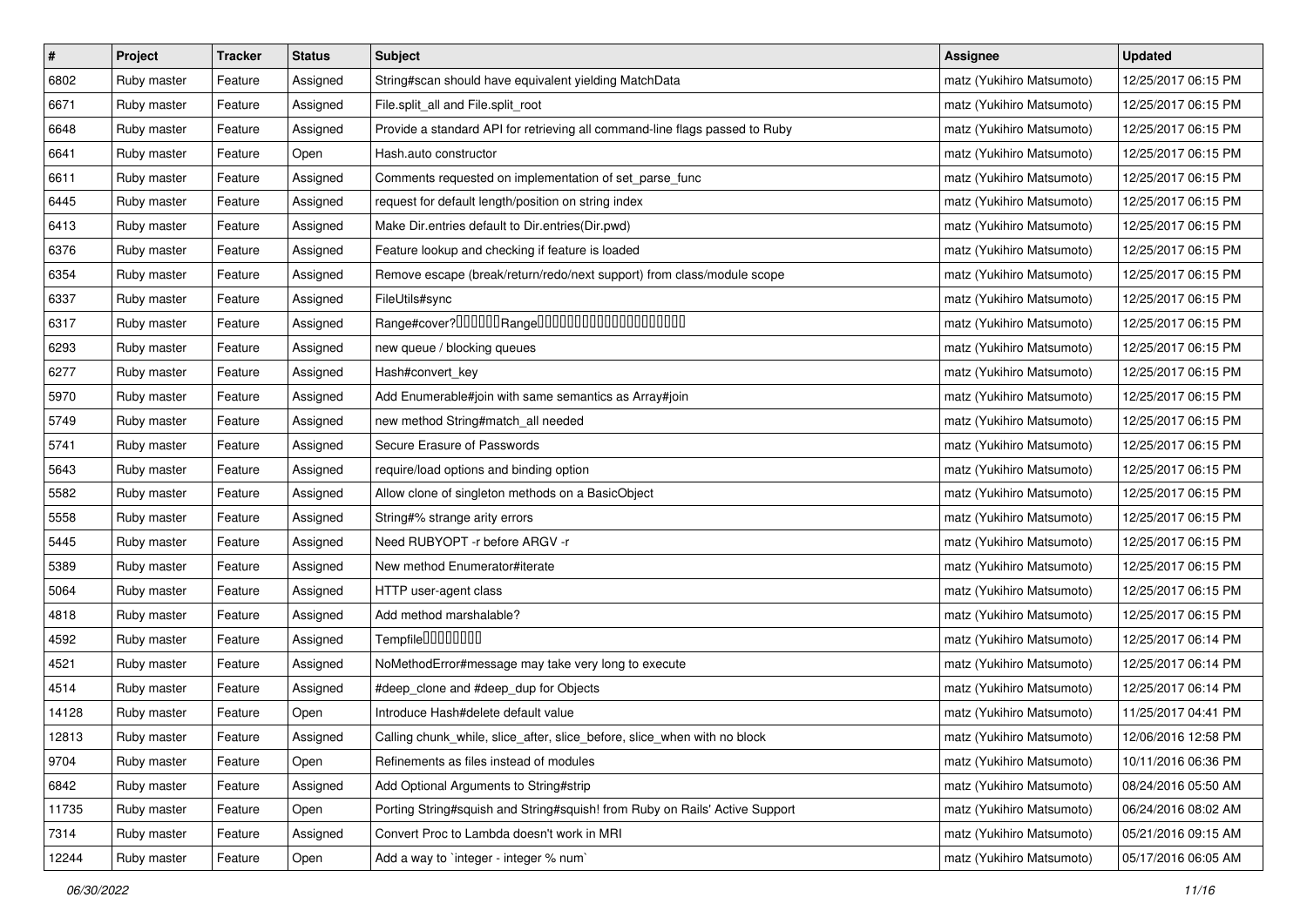| $\sharp$ | Project     | <b>Tracker</b> | <b>Status</b> | Subject                                                                                                                 | <b>Assignee</b>                         | <b>Updated</b>      |
|----------|-------------|----------------|---------------|-------------------------------------------------------------------------------------------------------------------------|-----------------------------------------|---------------------|
| 11704    | Ruby master | <b>Bug</b>     | Assigned      | Refinements only get "used" once in loop                                                                                | matz (Yukihiro Matsumoto)               | 04/14/2016 02:45 AM |
| 11181    | Ruby master | Feature        | Open          | Add a line directive to Ruby                                                                                            | matz (Yukihiro Matsumoto)               | 01/26/2016 02:04 AM |
| 8839     | Ruby master | Feature        | Assigned      | Class and module should return the class or module that was opened                                                      | matz (Yukihiro Matsumoto)               | 12/28/2015 08:36 AM |
| 10541    | Ruby master | Misc           | Open          | Remove shorthand string interpolation syntax                                                                            | matz (Yukihiro Matsumoto)               | 10/08/2015 05:44 PM |
| 11517    | Ruby master | Feature        | Open          | Queue enhancement - conditional pop                                                                                     | matz (Yukihiro Matsumoto)               | 09/17/2015 09:02 PM |
| 11518    | Ruby master | Feature        | Open          | Queue enhancement - promote! and promote all!                                                                           | matz (Yukihiro Matsumoto)               | 09/17/2015 08:40 PM |
| 11390    | Ruby master | Feature        | Open          | Allow symbols starting with numbers                                                                                     | matz (Yukihiro Matsumoto)               | 08/14/2015 05:23 AM |
| 11307    | Ruby master | Feature        | Open          | exception-free non-blocking Queue#pop                                                                                   | matz (Yukihiro Matsumoto)               | 06/25/2015 11:06 PM |
| 11122    | Ruby master | Feature        | Open          | exception-free non-blocking Queue/SizedQueue operations                                                                 | matz (Yukihiro Matsumoto)               | 05/06/2015 08:53 PM |
| 11028    | Ruby master | Feature        | Assigned      | standalone running single file ( zipped archives of ruby code) running **without installation** using<br>"gem install " | matz (Yukihiro Matsumoto)               | 04/04/2015 01:44 AM |
| 10481    | Ruby master | Feature        | Assigned      | Add "if" and "unless" clauses to rescue statements                                                                      | matz (Yukihiro Matsumoto)               | 01/18/2015 02:46 PM |
| 10574    | Ruby master | Feature        | Open          | Add String#Ichomp and String.Ichomp!                                                                                    | matz (Yukihiro Matsumoto)               | 12/15/2014 04:34 PM |
| 9816     | Ruby master | Feature        | Assigned      | 00000000000000000000                                                                                                    | matz (Yukihiro Matsumoto)               | 10/28/2014 08:29 AM |
| 10404    | Ruby master | Feature        | Open          | Allow individual finalizers to be removed with ObjectSpace.undefine_finalizer                                           | matz (Yukihiro Matsumoto)               | 10/20/2014 08:14 AM |
| 9768     | Ruby master | Feature        | Assigned      | Method that is visible only within a certain module/class                                                               | matz (Yukihiro Matsumoto)               | 04/25/2014 06:43 AM |
| 9070     | Ruby master | Feature        | Open          | Introduce `---` as synonym of `end` keyword                                                                             | matz (Yukihiro Matsumoto)               | 11/02/2013 03:23 AM |
| 8663     | Ruby master | Feature        | Open          | Officialy alias ArgumentError to ArgError                                                                               | matz (Yukihiro Matsumoto)               | 08/09/2013 07:42 PM |
| 8478     | Ruby master | Feature        | Open          | The hash returned by Enumerable#group_by should have an empty array for its default value                               | matz (Yukihiro Matsumoto)               | 06/04/2013 03:56 PM |
| 8232     | Ruby master | Feature        | Open          | Rudiments of abstract algebra in Ruby                                                                                   | matz (Yukihiro Matsumoto)               | 04/09/2013 01:47 AM |
| 18439    | Ruby master | Feature        | Open          | Support YJIT for VC++                                                                                                   | maximecb (Maxime<br>Chevalier-Boisvert) | 01/10/2022 11:29 PM |
| 18677    | Ruby master | Bug            | Assigned      | BigDecimal#power (**) returns FloatDomainError when passing an infinite parameter                                       | mrkn (Kenta Murata)                     | 04/20/2022 02:04 AM |
| 17339    | Ruby master | Feature        | Assigned      | Semantic grouping with BigDecimal#to s                                                                                  | mrkn (Kenta Murata)                     | 12/20/2021 12:39 PM |
| 14476    | Ruby master | Feature        | Assigned      | Adding same_all? for checking whether all items in an Array are same                                                    | mrkn (Kenta Murata)                     | 08/28/2020 01:10 PM |
| 16350    | Ruby master | Feature        | Assigned      | ArithmeticSequence#member? can result in infinite loop                                                                  | mrkn (Kenta Murata)                     | 05/29/2020 10:26 PM |
| 5179     | Ruby master | Bug            | Assigned      | Complex#rationalize and to_r with approximate zeros                                                                     | mrkn (Kenta Murata)                     | 01/17/2020 03:00 AM |
| 8295     | Ruby master | Feature        | Assigned      | Float I Rational 0000000000000 BigDecimal 0000000                                                                       | mrkn (Kenta Murata)                     | 12/25/2017 06:15 PM |
| 7321     | Ruby master | Feature        | Assigned      | Newton.#nsolve 00 2 00000000000                                                                                         | mrkn (Kenta Murata)                     | 12/25/2017 06:15 PM |
| 6973     | Ruby master | Feature        | Assigned      | Add an #integral? method to Numeric to test for whole-number values                                                     | mrkn (Kenta Murata)                     | 12/25/2017 06:15 PM |
| 6857     | Ruby master | Feature        | Assigned      | bigdecimal/math BigMath.E/BigMath.exp R. P. Feynman inspired optimization                                               | mrkn (Kenta Murata)                     | 12/25/2017 06:15 PM |
| 5310     | Ruby master | Feature        | Assigned      | Integral objects                                                                                                        | mrkn (Kenta Murata)                     | 12/25/2017 06:15 PM |
| 5133     | Ruby master | Feature        | Assigned      | Array#unzip as an alias of Array#transpose                                                                              | mrkn (Kenta Murata)                     | 12/25/2017 06:15 PM |
| 10782    | Ruby master | Feature        | Assigned      | Patch: Add constants for BigDecimal for ZERO, ONE, TEN                                                                  | mrkn (Kenta Murata)                     | 05/21/2015 08:13 AM |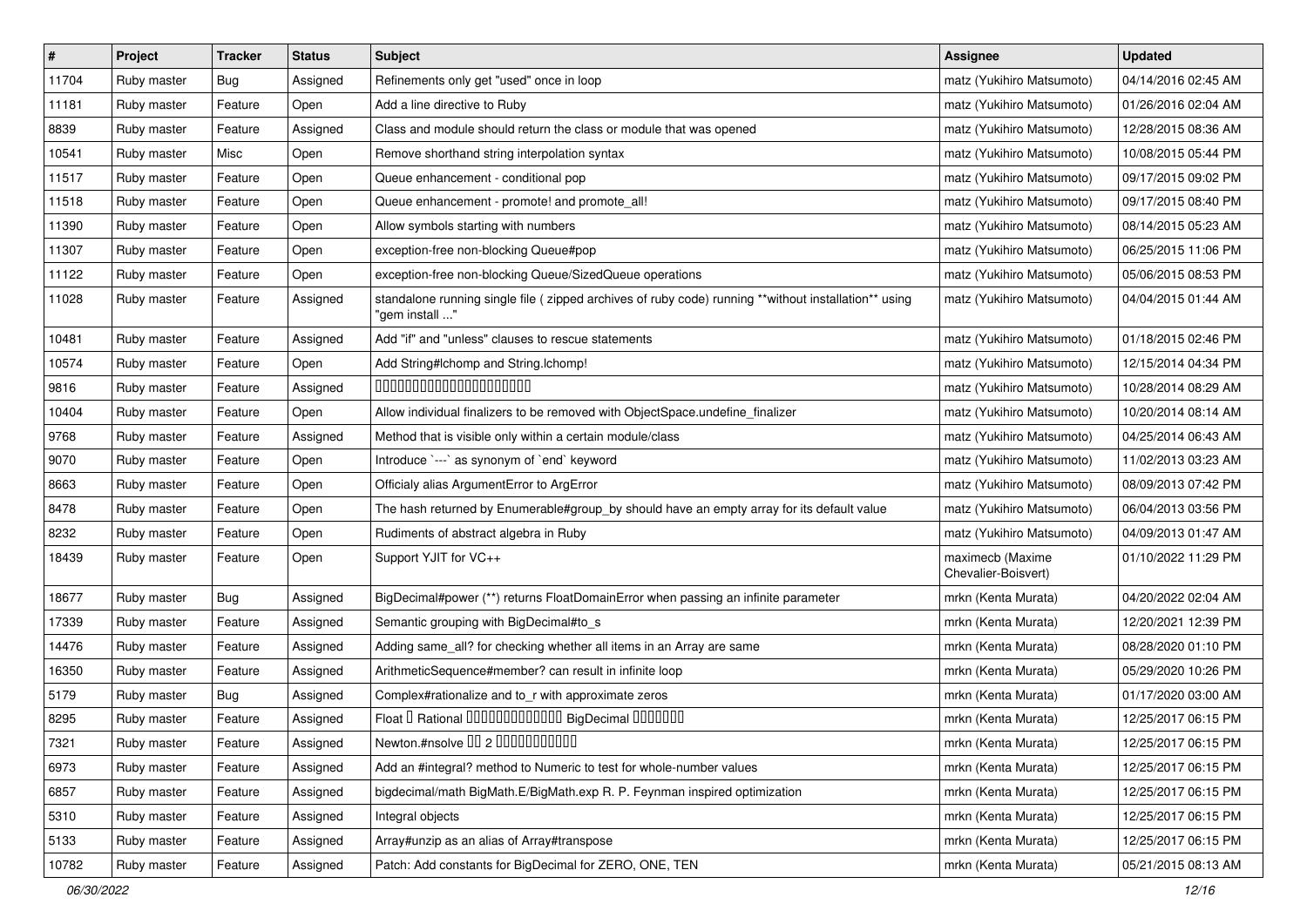| $\vert$ # | Project     | <b>Tracker</b> | <b>Status</b> | Subject                                                                                                                                | Assignee                | <b>Updated</b>      |
|-----------|-------------|----------------|---------------|----------------------------------------------------------------------------------------------------------------------------------------|-------------------------|---------------------|
| 5654      | Ruby master | Feature        | Assigned      | Introduce global lock to avoid concurrent require                                                                                      | nahi (Hiroshi Nakamura) | 12/25/2017 06:15 PM |
| 18371     | Ruby master | Misc           | Assigned      | Release branches (release information in general)                                                                                      | naruse (Yui NARUSE)     | 03/23/2022 10:32 PM |
| 17638     | Ruby master | Feature        | Assigned      | Support backtracing with the libbacktrace library                                                                                      | naruse (Yui NARUSE)     | 03/05/2021 03:40 PM |
| 17111     | Ruby master | Feature        | Assigned      | Improve performance of Net::HTTPHeader#set_form by 40%                                                                                 | naruse (Yui NARUSE)     | 08/10/2020 05:36 AM |
| 16559     | Ruby master | Feature        | Open          | Net::HTTP#request injects "Connection: close" header if #started? is false, wasting HTTP server<br>resources                           | naruse (Yui NARUSE)     | 05/28/2020 07:37 PM |
| 15931     | Ruby master | Feature        | Open          | encoding for CESU-8                                                                                                                    | naruse (Yui NARUSE)     | 12/20/2019 05:42 AM |
| 15940     | Ruby master | Feature        | Open          | Coerce symbols internal fstrings in UTF8 rather than ASCII to better share memory with string literals                                 | naruse (Yui NARUSE)     | 07/30/2019 04:17 AM |
| 5764      | Ruby master | Feature        | Assigned      | Net::HTTP should assume HTTP/0.9 on unexpected responses                                                                               | naruse (Yui NARUSE)     | 07/15/2019 05:06 PM |
| 11526     | Ruby master | Bug            | Assigned      | Streaming HTTP requests are not idempotent and should not be retried                                                                   | naruse (Yui NARUSE)     | 07/01/2019 09:16 PM |
| 15007     | Ruby master | Misc           | Open          | Let all Init_xxx and extension APIs frequently called from init code paths be considered cold                                          | naruse (Yui NARUSE)     | 12/06/2018 11:05 AM |
| 9020      | Ruby master | Feature        | Assigned      | Net::HTTPResponse predicate/query methods                                                                                              | naruse (Yui NARUSE)     | 12/25/2017 06:15 PM |
| 7892      | Ruby master | Bug            | Open          | MIME encoding bug of NKF.nkf                                                                                                           | naruse (Yui NARUSE)     | 12/25/2017 06:15 PM |
| 5461      | Ruby master | Feature        | Assigned      | Add pipelining to Net::HTTP                                                                                                            | naruse (Yui NARUSE)     | 12/25/2017 06:15 PM |
| 13221     | Ruby master | Feature        | Assigned      | [PATCH] gems/bundled_gems: add "curses" RubyGem                                                                                        | naruse (Yui NARUSE)     | 09/25/2017 06:32 PM |
| 6265      | Ruby master | Feature        | Assigned      | Remove 'useless' 'concatenation' syntax                                                                                                | naruse (Yui NARUSE)     | 08/10/2016 02:36 AM |
| 10628     | Ruby master | Misc           | Open          | Peformance of URI module                                                                                                               | naruse (Yui NARUSE)     | 12/26/2014 04:08 PM |
| 16978     | Ruby master | Feature        | Open          | Ruby should not use realpath for __FILE__                                                                                              | nobu (Nobuyoshi Nakada) | 04/01/2022 11:30 AM |
| 18623     | Ruby master | Bug            | Open          | `make runnable` does not work                                                                                                          | nobu (Nobuyoshi Nakada) | 03/16/2022 01:28 AM |
| 16497     | Ruby master | Bug            | Assigned      | StringIO#internal_encoding is broken (more severely in 2.7)                                                                            | nobu (Nobuyoshi Nakada) | 10/26/2021 04:31 PM |
| 12436     | Ruby master | Bug            | Assigned      | newline argument of File.open seems not respected on Windows                                                                           | nobu (Nobuyoshi Nakada) | 10/25/2021 09:07 AM |
| 10416     | Ruby master | Bug            | Open          | Create mechanism for updating of Unicode data files downstreams when we want                                                           | nobu (Nobuyoshi Nakada) | 10/08/2021 06:40 AM |
| 16836     | Ruby master | Bug            | Assigned      | configure-time LDFLAGS leak into ruby pkg-config file                                                                                  | nobu (Nobuyoshi Nakada) | 08/14/2021 09:10 AM |
| 15305     | Ruby master | Feature        | Open          | [PATCH] include/ruby/ruby.h (RB_ALLOCV*): remove GC guard                                                                              | nobu (Nobuyoshi Nakada) | 07/27/2021 11:39 AM |
| 17662     | Ruby master | Misc           | Assigned      | The heredoc pattern used in tests does not syntax highlight correctly in many editors                                                  | nobu (Nobuyoshi Nakada) | 06/30/2021 12:54 PM |
| 13298     | Ruby master | Bug            | Assigned      | mingw SEGV TestEnumerable#test_callcc                                                                                                  | nobu (Nobuyoshi Nakada) | 06/04/2021 03:41 AM |
| 8460      | Ruby master | Feature        | Assigned      | PATCH: optparse: add keep unknown option                                                                                               | nobu (Nobuyoshi Nakada) | 05/27/2021 10:07 PM |
| 9010      | Ruby master | <b>Bug</b>     | Assigned      | /configure --prefix= cannot handle directories with spaces                                                                             | nobu (Nobuyoshi Nakada) | 04/26/2021 10:38 PM |
| 7394      | Ruby master | Feature        | Assigned      | Enumerable#find ifnone parameter could be non-callable                                                                                 | nobu (Nobuyoshi Nakada) | 02/10/2021 09:32 AM |
| 17578     | Ruby master | Bug            | Assigned      | mkmf experimental C++ Support                                                                                                          | nobu (Nobuyoshi Nakada) | 01/27/2021 03:51 AM |
| 16291     | Ruby master | Feature        | Open          | Introduce support for resize in rb_ary_freeze and prefer internal use of rb_ary_freeze and<br>rb_str_freeze for String and Array types | nobu (Nobuyoshi Nakada) | 12/25/2020 02:43 AM |
| 8270      | Ruby master | Feature        | Open          | Ruby should build without thread support (aka minix)                                                                                   | nobu (Nobuyoshi Nakada) | 12/10/2020 08:53 AM |
| 7840      | Ruby master | <b>Bug</b>     | Open          | -Wdeclaration-after-statement is valid for C/ObjC but not for C++                                                                      | nobu (Nobuyoshi Nakada) | 06/02/2020 04:41 PM |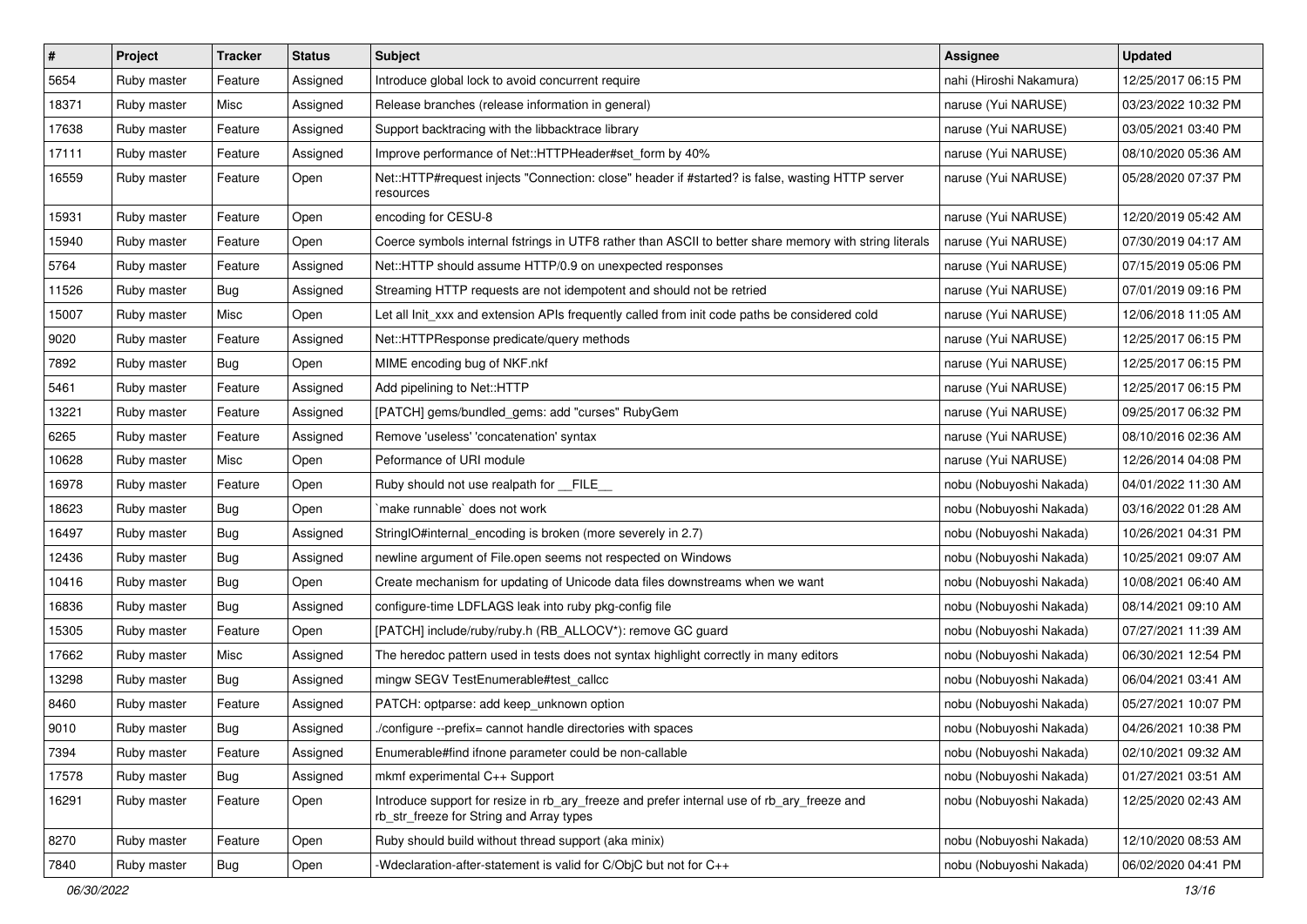| $\pmb{\#}$ | Project     | <b>Tracker</b> | <b>Status</b> | <b>Subject</b>                                                                       | Assignee                 | <b>Updated</b>      |
|------------|-------------|----------------|---------------|--------------------------------------------------------------------------------------|--------------------------|---------------------|
| 16747      | Ruby master | Misc           | Assigned      | Repository reorganization request                                                    | nobu (Nobuyoshi Nakada)  | 05/22/2020 01:30 PM |
| 8299       | Ruby master | Bug            | Assigned      | Minor error in float parsing                                                         | nobu (Nobuyoshi Nakada)  | 12/30/2019 03:00 AM |
| 15806      | Ruby master | Misc           | Assigned      | Explicitly initialise encodings on init to remove branches on encoding lookup        | nobu (Nobuyoshi Nakada)  | 08/29/2019 04:29 AM |
| 16025      | Ruby master | Misc           | Assigned      | 'st_check_for_sizeof_st_index_t' declared as array with a negative size (emscripten) | nobu (Nobuyoshi Nakada)  | 07/30/2019 11:20 AM |
| 6012       | Ruby master | Feature        | Assigned      | Proc#source_location also return the column                                          | nobu (Nobuyoshi Nakada)  | 02/12/2019 07:49 AM |
| 14971      | Ruby master | Bug            | Open          | error: implicit declaration of function 'rb_vm_call0                                 | nobu (Nobuyoshi Nakada)  | 09/06/2018 03:53 AM |
| 14543      | Ruby master | <b>Bug</b>     | Assigned      | 'make commit' show error of 'common-srcs'                                            | nobu (Nobuyoshi Nakada)  | 06/02/2018 04:17 AM |
| 14692      | Ruby master | Misc           | Open          | Question: Ruby stdlib's Option Parser                                                | nobu (Nobuyoshi Nakada)  | 04/22/2018 05:53 AM |
| 7964       | Ruby master | <b>Bug</b>     | Assigned      | Writing an ASCII-8BIT String to a StringIO created from a UTF-8 String               | nobu (Nobuyoshi Nakada)  | 01/05/2018 09:00 PM |
| 6360       | Ruby master | Bug            | Assigned      | Debug information build even without requesting it                                   | nobu (Nobuyoshi Nakada)  | 01/05/2018 09:00 PM |
| 5317       | Ruby master | Bug            | Assigned      |                                                                                      | nobu (Nobuyoshi Nakada)  | 01/05/2018 09:00 PM |
| 9955       | Ruby master | <b>Bug</b>     | Assigned      | issue building dll on mingw, library not found                                       | nobu (Nobuyoshi Nakada)  | 01/05/2018 09:00 PM |
| 7745       | Ruby master | Feature        | Open          | lib/observer.rb: Observers are compared by identity                                  | nobu (Nobuyoshi Nakada)  | 12/25/2017 06:15 PM |
| 7532       | Ruby master | Feature        | Assigned      | Hardcoded compiler location                                                          | nobu (Nobuyoshi Nakada)  | 12/25/2017 06:15 PM |
| 4924       | Ruby master | Feature        | Assigned      | mkmf have_header fails with C++ headers                                              | nobu (Nobuyoshi Nakada)  | 12/25/2017 06:15 PM |
| 2324       | Ruby master | Feature        | Assigned      | Dir instance methods for relative path                                               | nobu (Nobuyoshi Nakada)  | 12/25/2017 05:58 PM |
| 13516      | Ruby master | Feature        | Assigned      | Improve the text of the circular require warning                                     | nobu (Nobuyoshi Nakada)  | 08/31/2017 05:49 AM |
| 13378      | Ruby master | Feature        | Open          | Eliminate 4 of 8 syscalls when requiring file by absolute path                       | nobu (Nobuyoshi Nakada)  | 06/16/2017 07:57 AM |
| 13577      | Ruby master | Feature        | Assigned      | Digest file accidentally receives File object but uses file path                     | nobu (Nobuyoshi Nakada)  | 05/20/2017 06:50 PM |
| 12725      | Ruby master | Bug            | Assigned      | Trying to use ./miniruby before it exists                                            | nobu (Nobuyoshi Nakada)  | 04/28/2017 01:45 PM |
| 12473      | Ruby master | Bug            | Assigned      | Test failure on fedora with TestTimeExtension#test_huge_precision                    | nobu (Nobuyoshi Nakada)  | 04/28/2017 01:45 PM |
| 13269      | Ruby master | Bug            | Assigned      | test/readline/test_readline.rb and mingw                                             | nobu (Nobuyoshi Nakada)  | 03/13/2017 08:56 AM |
| 12064      | Ruby master | Feature        | Open          | Make creation of enc/unicode/casefold.h automatic again                              | nobu (Nobuyoshi Nakada)  | 02/12/2016 06:13 AM |
| 11670      | Ruby master | Feature        | Open          | Show warning to make nested def obsolete                                             | nobu (Nobuyoshi Nakada)  | 11/09/2015 07:40 AM |
| 6769       | Ruby master | Feature        | Assigned      | rbinstall.rb: install both src and batch files separetely                            | nobu (Nobuyoshi Nakada)  | 10/30/2015 12:38 PM |
| 8959       | Ruby master | Feature        | Assigned      | Allow top level prepend                                                              | nobu (Nobuyoshi Nakada)  | 10/16/2013 03:22 AM |
| 8449       | Ruby master | Feature        | Open          | Array#ary_plus always returns an array                                               | nobu (Nobuyoshi Nakada)  | 06/02/2013 04:23 PM |
| 14901      | Ruby master | Feature        | Assigned      | [PATCH] do not block SIGCHLD in normal Ruby Threads                                  | normalperson (Eric Wong) | 07/19/2021 05:23 AM |
| 15072      | Ruby master | Bug            | Open          | thread.c:4356:5: error: implicit declaration of function 'ubf list atfork'           | normalperson (Eric Wong) | 09/20/2018 03:32 AM |
| 10328      | Ruby master | Feature        | Open          | [PATCH] make OPT_SUPPORT_JOKE a proper VM option                                     | normalperson (Eric Wong) | 01/05/2018 09:01 PM |
| 13721      | Ruby master | Feature        | Assigned      | [PATCH] net/imap: dedupe attr keys in Net::IMAP::FetchData                           | normalperson (Eric Wong) | 07/27/2017 09:51 AM |
| 11299      | Ruby master | Feature        | Open          | [PATCH] use Array instead of custom struct for generic ivars                         | normalperson (Eric Wong) | 06/24/2015 12:38 AM |
| 18727      | Ruby master | <b>Bug</b>     | Assigned      | Make failed on x86_64-cygwin (LoadError)                                             | peterzhu2118 (Peter Zhu) | 04/16/2022 05:15 AM |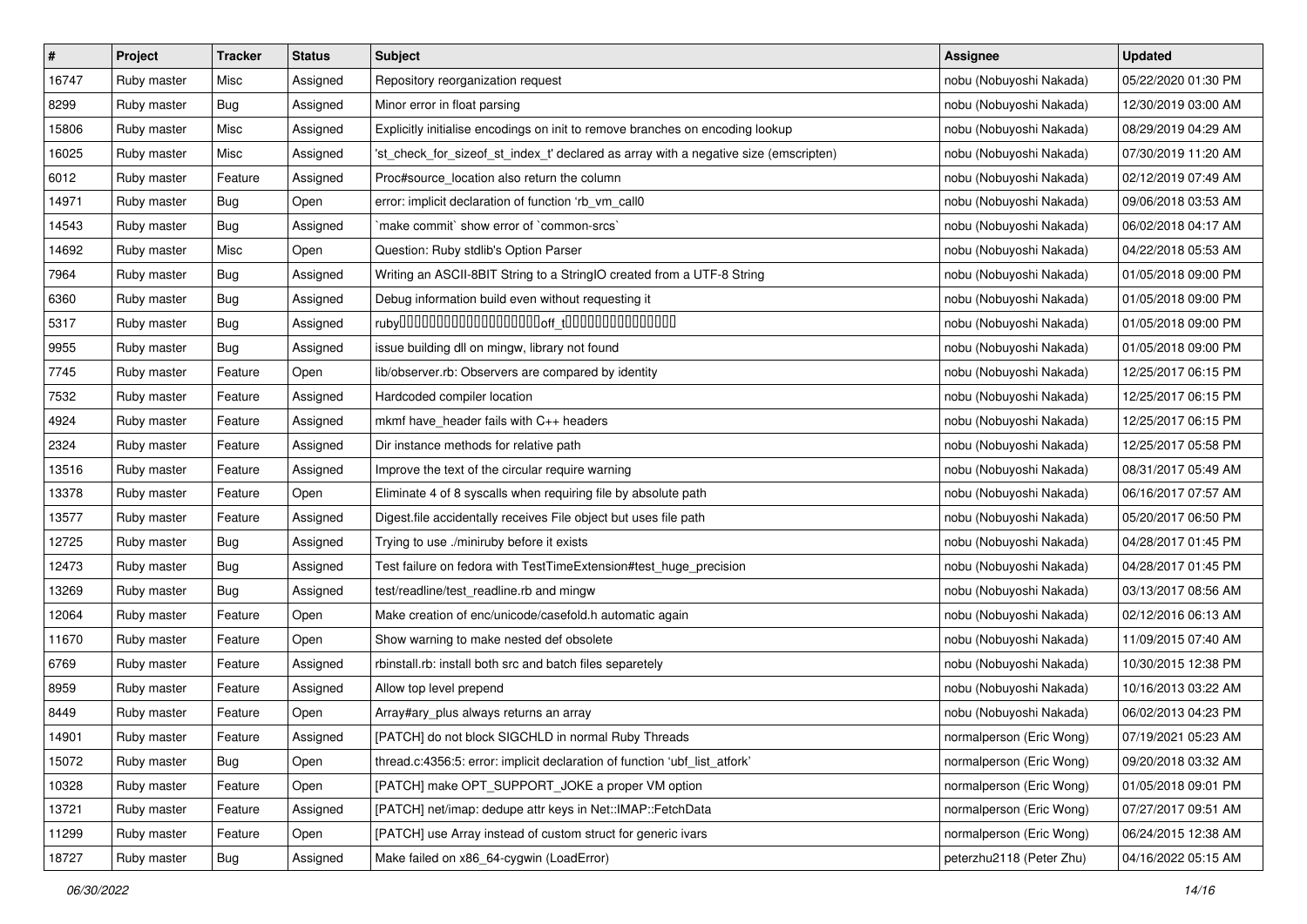| $\pmb{\#}$ | Project     | <b>Tracker</b> | <b>Status</b> | <b>Subject</b>                                                                | <b>Assignee</b>                       | <b>Updated</b>      |
|------------|-------------|----------------|---------------|-------------------------------------------------------------------------------|---------------------------------------|---------------------|
| 16805      | Ruby master | Misc           | Assigned      | Coroutine's license is unclear                                                | ReiOdaira (Rei Odaira)                | 07/01/2021 10:09 PM |
| 18658      | Ruby master | Bug            | Open          | Need openssl 3 support for Ubuntu 22.04 (Ruby 2.7.x and 3.0.x)                | rhenium (Kazuki Yamaguchi)            | 05/30/2022 08:06 PM |
| 8126       | Ruby master | Feature        | Assigned      | OpenSSL::SSL::SSLSocket does not define #recv and #send messages              | rhenium (Kazuki Yamaguchi)            | 08/08/2019 11:05 PM |
| 12354      | Ruby master | Feature        | Assigned      | PKey::EC Can't output public key pem when private key exists                  | rhenium (Kazuki Yamaguchi)            | 07/24/2019 10:57 PM |
| 12582      | Ruby master | Bug            | Assigned      | OpenSSL Authenticated Encryption should check for tag length                  | rhenium (Kazuki Yamaguchi)            | 04/28/2017 01:45 PM |
| 13864      | Ruby master | <b>Bug</b>     | Assigned      | Rinda multicast test failures due to missing default route                    | seki (Masatoshi Seki)                 | 08/17/2021 07:16 AM |
| 14412      | Ruby master | Feature        | Assigned      | DRb UNIX on local machine: add support for getpeereid()                       | seki (Masatoshi Seki)                 | 01/28/2018 12:51 PM |
| 5434       | Ruby master | Feature        | Assigned      | Allow per-class whitelisting of methods safe to expose through DRb            | seki (Masatoshi Seki)                 | 12/25/2017 06:15 PM |
| 12281      | Ruby master | Feature        | Assigned      | Allow lexically scoped use of refinements with `using {}` block syntax        | shugo (Shugo Maeda)                   | 06/13/2016 07:44 AM |
| 18726      | Ruby master | Misc           | Open          | CI Error on c99 and c2x                                                       | shyouhei (Shyouhei Urabe)             | 04/19/2022 09:05 AM |
| 17376      | Ruby master | Misc           | Assigned      | Reduce number of GitHub Actions                                               | shyouhei (Shyouhei Urabe)             | 12/10/2020 11:50 AM |
| 17289      | Ruby master | Bug            | Assigned      | Time#strftime occurs Segmentation Fault on ruby-2.7.2p137                     | shyouhei (Shyouhei Urabe)             | 11/05/2020 07:57 AM |
| 6682       | Ruby master | Feature        | Assigned      | Add a method to return an instance attached by a singleton class              | shyouhei (Shyouhei Urabe)             | 12/25/2017 06:15 PM |
| 9115       | Ruby master | Bug            | Assigned      | Logger traps all exceptions; breaks Timeout                                   | sonots (Naotoshi Seo)                 | 08/20/2019 12:47 PM |
| 11955      | Ruby master | Feature        | Assigned      | Expose Object that Receives logs in Logger                                    | sonots (Naotoshi Seo)                 | 11/09/2017 11:35 AM |
| 13622      | Ruby master | Misc           | Assigned      | Documentation missing                                                         | stomar (Marcus Stollsteimer)          | 06/03/2017 07:27 AM |
| 5334       | Ruby master | Bug            | Assigned      | Segmentation fault in InternetExplorer IServiceProvider interface             | suke (Masaki Suketa)                  | 12/30/2019 03:00 AM |
| 15239      | Ruby master | Feature        | Assigned      | [patch] test-spec win32ole                                                    | suke (Masaki Suketa)                  | 12/29/2019 01:04 PM |
| 6613       | Ruby master | Feature        | Assigned      | VT_RECORD, IRecordInfo Support in WIN32OLE                                    | suke (Masaki Suketa)                  | 12/25/2017 06:15 PM |
| 9590       | Ruby master | Feature        | Open          | introduce st_foreach_update and st_foreach_update_check for performance.      | tarui (Masaya Tarui)                  | 01/05/2018 09:00 PM |
| 7788       | Ruby master | Feature        | Open          | YAML Tag Schema Support                                                       | tenderlovemaking (Aaron<br>Patterson) | 12/25/2017 06:15 PM |
| 7488       | Ruby master | Feature        | Assigned      | Receiving object_id in object creation probes                                 | tenderlovemaking (Aaron<br>Patterson) | 12/25/2017 06:15 PM |
| 7518       | Ruby master | Feature        | Assigned      | Fiddle::Pointer#to_str and Fiddle::Pointer#to_int should be removed           | tenderlovemaking (Aaron<br>Patterson) | 08/15/2013 04:56 AM |
| 10038      | Ruby master | Feature        | Assigned      | Extend ObjectSpace.dump to expose buffer addresses for String and Array       | tmm1 (Aman Karmani)                   | 01/05/2018 09:01 PM |
| 11599      | Ruby master | Feature        | Open          | Dump entries of hash in ObjectSpace                                           | tmm1 (Aman Karmani)                   | 11/24/2015 05:52 PM |
| 11292      | Ruby master | Feature        | Open          | objspace: Dump type of special consts                                         | tmm1 (Aman Karmani)                   | 06/22/2015 04:22 AM |
| 12653      | Ruby master | Feature        | Assigned      | Use wide WinAPI for rb_w32_getcwd                                             | usa (Usaku NAKAMURA)                  | 09/12/2016 06:35 AM |
| 11142      | Ruby master | Bug            | Open          | Command line argument parser on windows handles double quotes inconsistently. | usa (Usaku NAKAMURA)                  | 05/12/2015 04:09 PM |
| 15166      | Ruby master | Feature        | Assigned      | 2.5 times faster implementation than current gcd implmentation                | watson1978 (Shizuo Fujita)            | 04/26/2019 09:12 PM |
| 4831       | Ruby master | Feature        | Assigned      | Integer#prime factors                                                         | yugui (Yuki Sonoda)                   | 01/23/2018 08:09 AM |
| 14844      | Ruby master | Feature        | Open          | Future of RubyVM::AST?                                                        | yui-knk (Kaneko Yuichiro)             | 08/31/2020 08:22 AM |